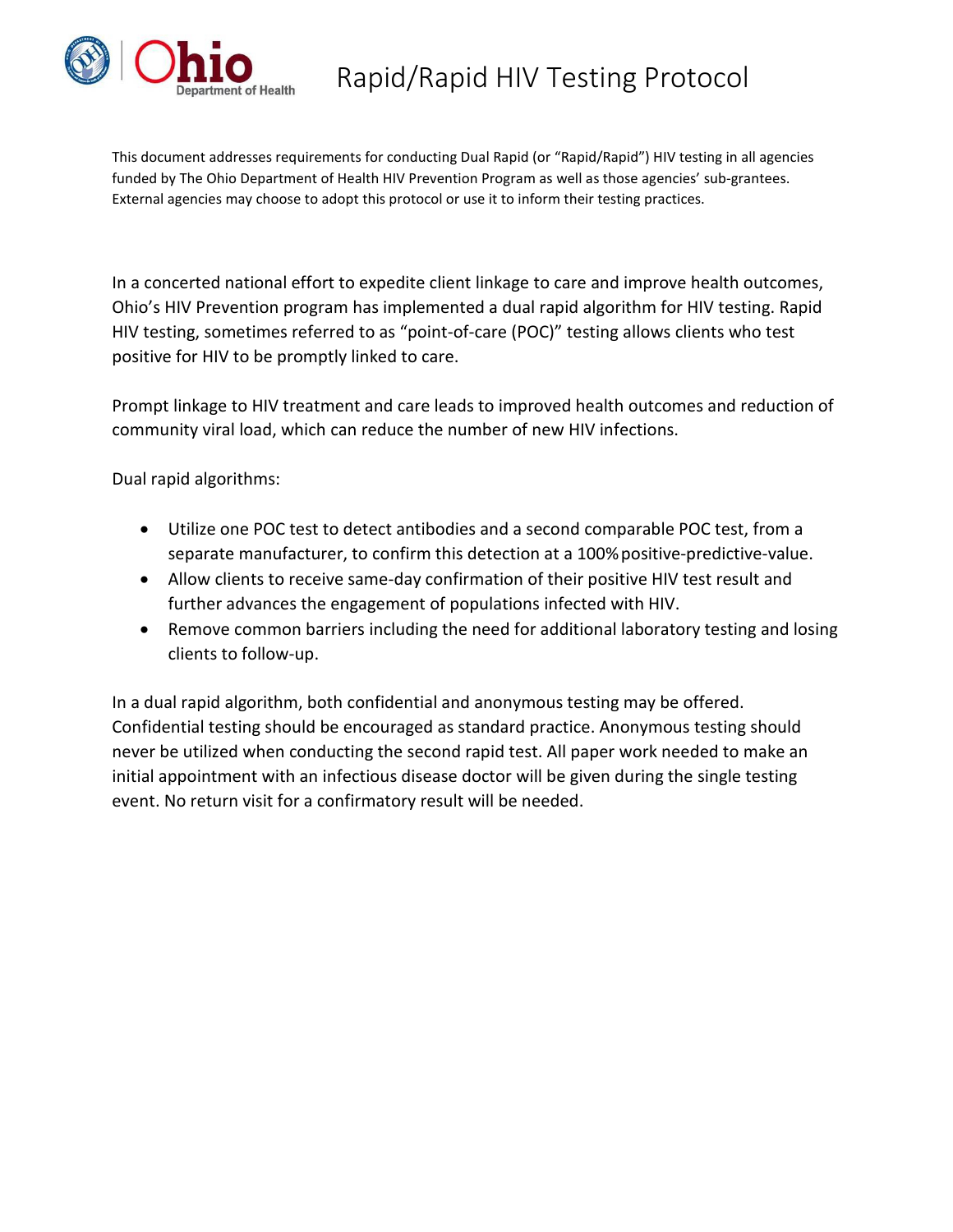

Test 1 - Conduct the initial HIV rapid test (T1) using whole-blood fingerstick method and following manufacturer guidelines of the device. May be confidential or anonymous.

## Initial Rapid Negative-

- 1. Read result of the initial HIV test (T1)
- 2. Give result to client
	- a. In the case of possible acute infection, refer to lab or medical provider for RNA testing.
		- i. Questions for acute infection include: When was your last test? What was the result? In the last three months, is there a moment you are concerned about?
	- b. In the case of potential exposure within 72 hours, refer for post-exposure prophylaxis (nPEP) and connect to Patient Assistance Programs for payment support.
- 3. Complete risk reduction plan; provide the client with information on pre-exposure prophylaxis (PrEP), condoms, and other prevention resources.
- 4. Recommend re-testing based on risk, behaviors, and window period.
- 5. Re-enforce risk reduction plan.
- 6. Close session.
- 7. Record testing information on Op-scan 1.

## Initial Rapid Positive-

- 1. Give result of first HIV test (T1) to client, let the client process result as needed.
- 2. Answer any questions, reminding client that another rapid test will be performed immediately.
- 3. Take sample and run second HIV test (T2).
- 4. Prepare for discussion of rapid linkage to care.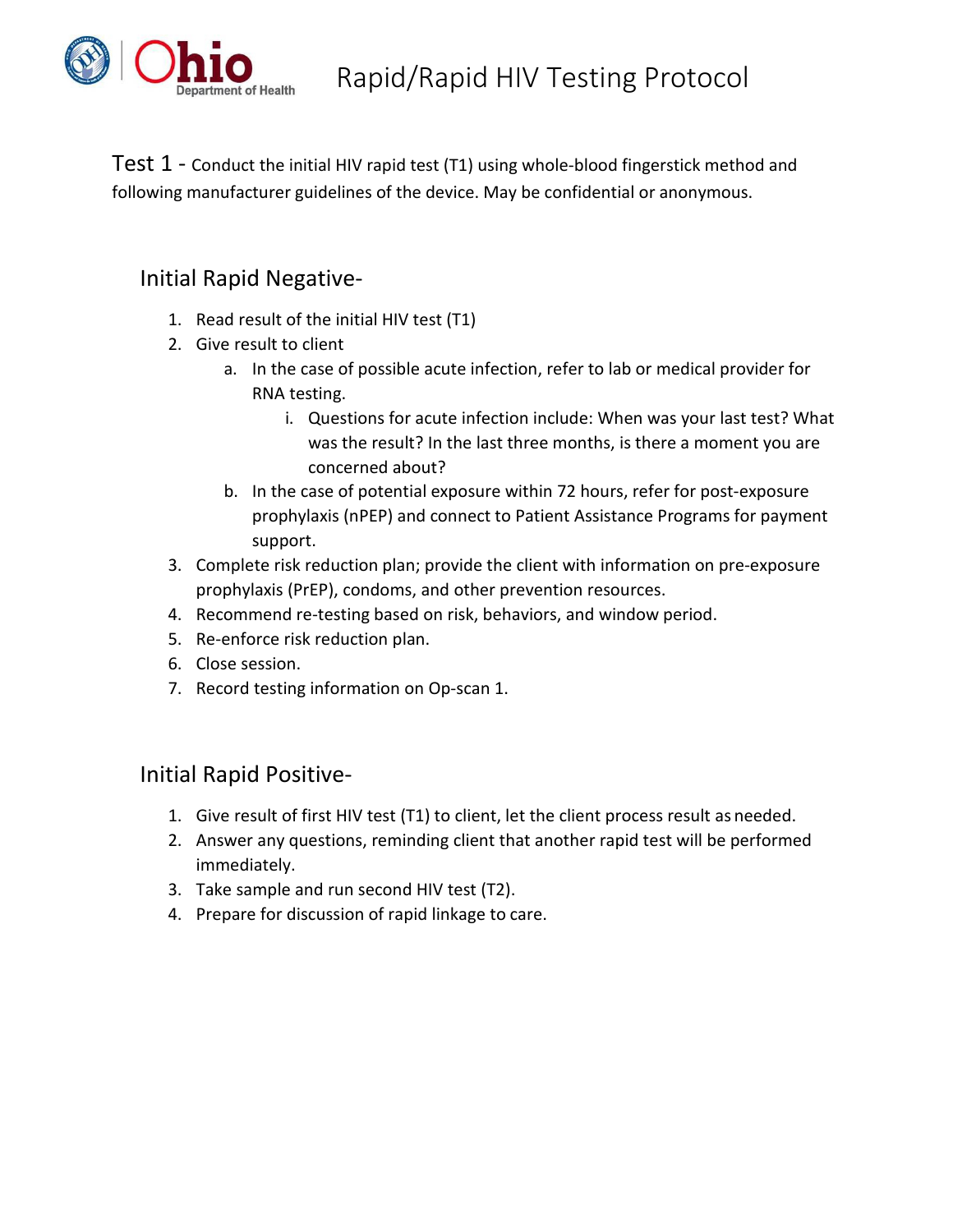

Test 2 - Conduct the second HIV rapid test (T2) using whole-blood fingerstick method and following manufacturer guidelines of the device. T2 should not be offered anonymously.

## Second Rapid Positive-

- 1. Provide the positive test results of T2 to client.
- 2. Once the positive test results have been disclosed to the client, offer same-day linkage to care or provide an active referral to care.
- 3. To provide verification of HIV positive test results for a medical provider, complete the ODH HIV Verification Form.
- 4. To fulfill mandated reporting requirements, complete Opscan 1 and 2 with complete information, including the required client contact information.

## Second Rapid Negative-

- 1. If the second rapid test (T2) is negative, this is a discordant result; consider retesting to account for potential test failure.
	- a. If acute infection is possible, refer to medical care, third-party lab, or regional Linkage to Care Coordinator for connection to care.
	- b. If acute infection is unlikely, schedule for additional follow-up testing in 1-2 weeks.
- 2. To fulfill mandated reporting requirements, complete Opscan 1 and 2 with complete information, including the required client contact information.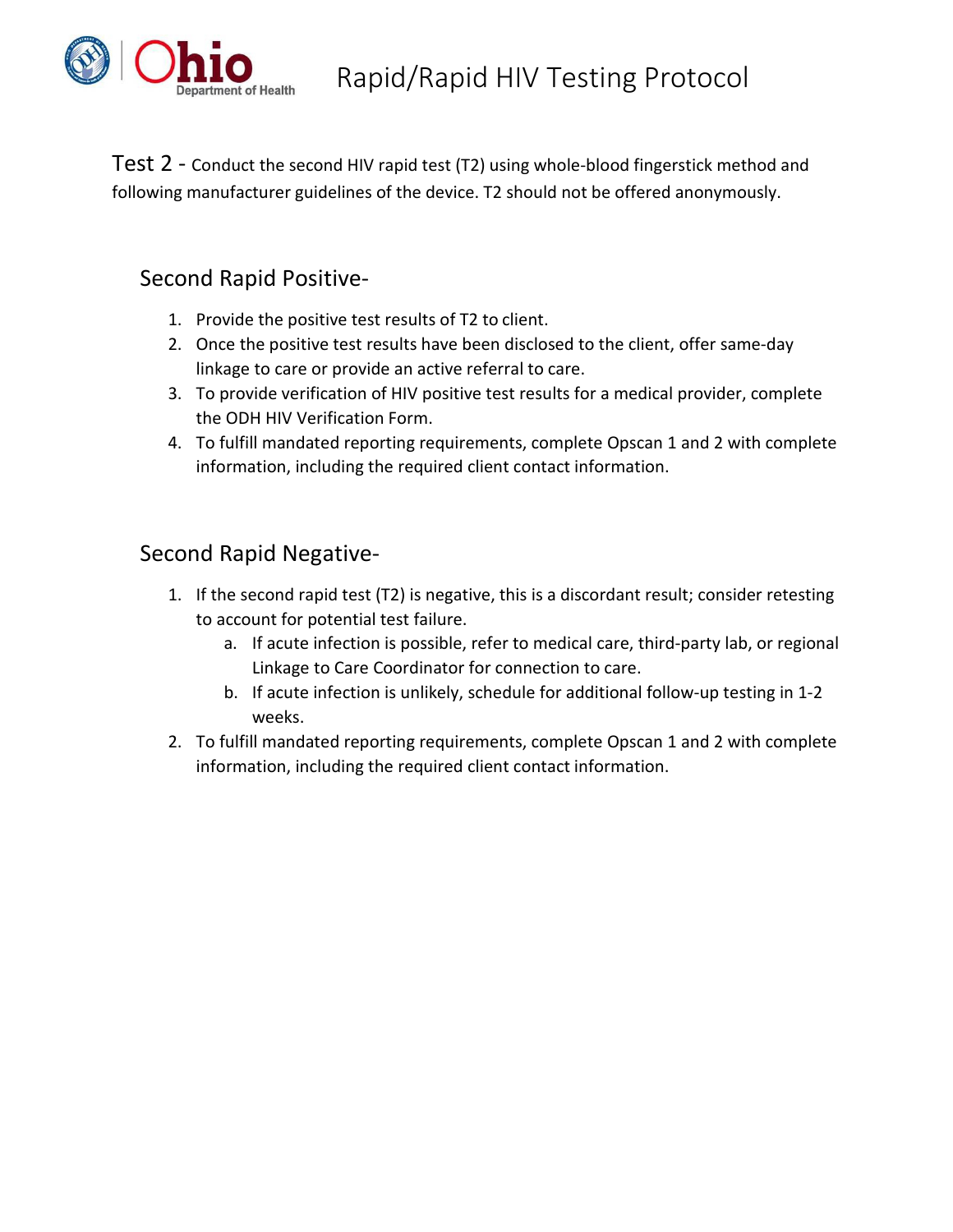

HIV Testing Crosswalk - This is a resource that can be used during every testing event that walks HIV test counselors through any potential testing outcome. It also includes reporting requirements for each outcome.

| Plan<br>Record on Op-scan 1<br>Negative<br>Complete Risk Reduction<br><b>Consent Form</b><br>Data<br>1st Rapid Test                                                                                      |                                                                                                                                                                                                                                                                                                                                                                                                       | Plan<br>Positive<br><b>Consent Form</b><br>Record on Op-scan 1<br><b>Complete Risk Reduction</b><br><u>Data</u><br>1st Rapid Test                                                                                                                                    |
|----------------------------------------------------------------------------------------------------------------------------------------------------------------------------------------------------------|-------------------------------------------------------------------------------------------------------------------------------------------------------------------------------------------------------------------------------------------------------------------------------------------------------------------------------------------------------------------------------------------------------|----------------------------------------------------------------------------------------------------------------------------------------------------------------------------------------------------------------------------------------------------------------------|
| Acute unlikely?<br>Possible acute?<br>Explain window period<br>Explain window period<br>Schedule next testing appointment<br>testing<br>Refer to provider for follow-up                                  | 2nd Rapid Positive<br>Begin Op-scan 2<br>Provide Steps Guide<br>Record contact information on Op-scan 2<br>Record on Op-scan 1;<br><b>Pata</b><br>2nd Rapid Negative<br>Record on Op-scan 1<br>Complete HIV Verification Form<br>Data                                                                                                                                                                 | 1. Fax Op-scan 1 to ODH<br>Provide Steps Guide<br>Data<br>Refuses 2nd Rapid<br>Reporting<br>Record on Op-scan 1                                                                                                                                                      |
| 2<br>۳<br>Reporting                                                                                                                                                                                      | Acute unlikely?<br>to Care<br>Schedule for follow-up<br>Recorded on Op-scan 2<br>Data<br>Requests Rapid<br>Recorded on Op-scan 2<br>Data<br>Requests Referral<br><b>Rapid Testing</b><br>follow-up testing<br>Refer to provider for<br>Possible acute?<br>Linkage to Care                                                                                                                             | Risk Reduction Plan<br>Op-scan 1<br>Consent Form                                                                                                                                                                                                                     |
| Reporting - testing sites mail or fax batches (2 50) of Op-scan 1s with<br>ODH enters testing data into Evaluation Web for CDC reporting.<br>completed client information to ODH regularly (< 1 monthly) | 4<br>3.<br>2<br>۳<br>Reporting and<br>1. Fax discordant<br>Reporting<br>client information to ODH<br>Reporting -FAX Op-scan 1 & 2 with<br>assignment<br>ODH enters data into ODRS for DIS/LTC<br>department will be contacting them<br>Inform client that someone from the health<br>Notify regional DIS Supervisor<br>completed client information to ODH<br>Op-scan 1 & 2 with completed<br>Linkage | Every tester should have these forms available for each test:<br>Inventory of Required Testing Documents<br>ODH HIV Prevention Phone: 614.995.5599<br>ODH HIV Prevention Fax:<br>614.728.0876<br>Op-scan <sub>2</sub><br><b>Steps Guide</b><br>HIV Verification Form |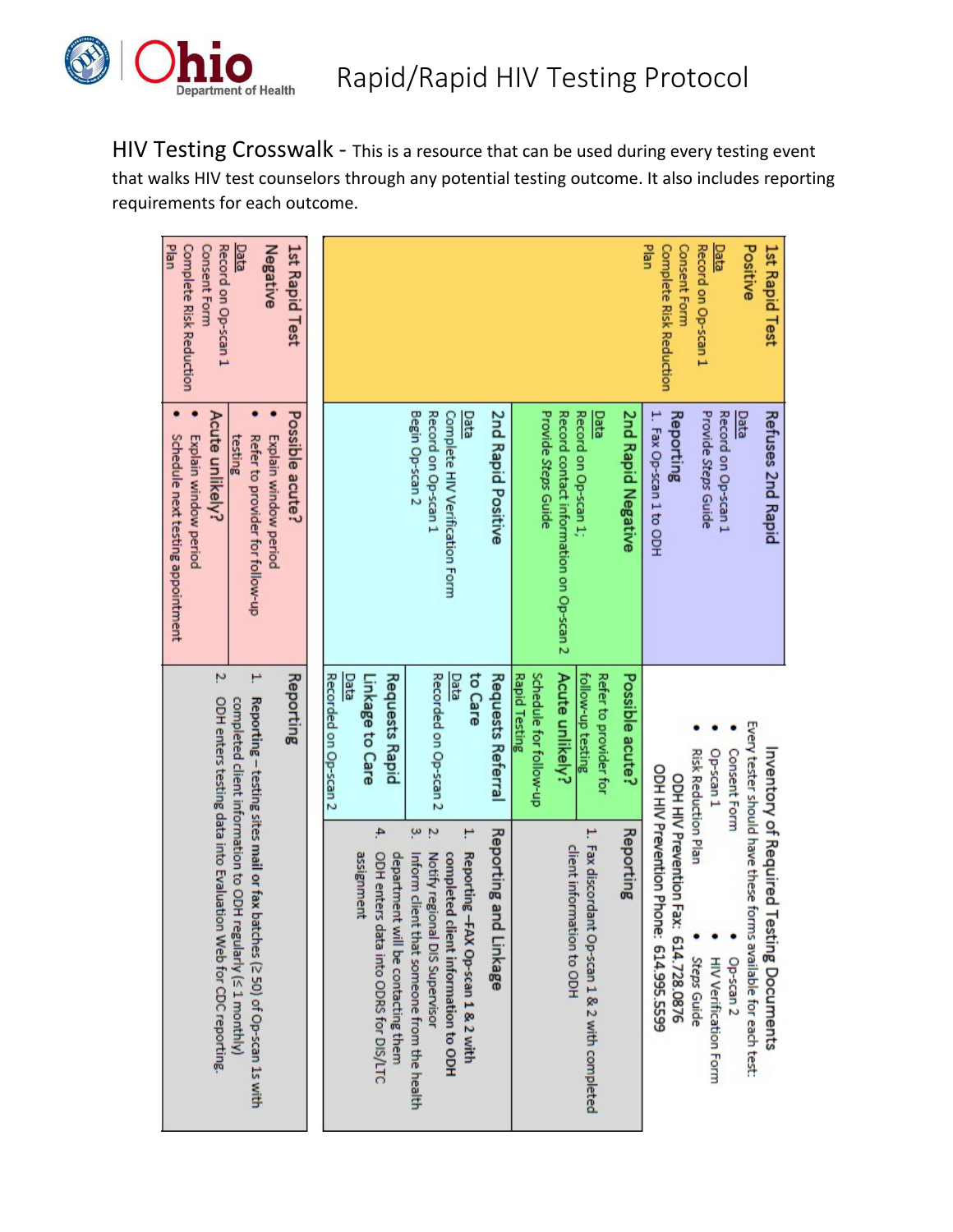

HIV Verification Form - This form is documentation of two positive rapid HIV tests conducted at a testing site.

- 1. Keep a copy in the client's file and give the client the original form.
- 2. Notify your regional DIS supervisor of a client with two positive rapid tests.
- 3. Assist client with rapid linkage.



## **HIV VERIFICATION FORM**

CONFIDENTAL

This form should be provided to a medical or service provider chosen, by the client, to verify they have received two reactive rapid HIV test results.

| <b>LAST NAME</b>                                | <b>FIRST NAME</b>  |  |                    |  |  |  |  |  |
|-------------------------------------------------|--------------------|--|--------------------|--|--|--|--|--|
| <b>PHONE</b>                                    | <b>GENDER</b>      |  | D.O.B.             |  |  |  |  |  |
| <b>COLLECT DATE</b>                             | <b>TIME</b>        |  |                    |  |  |  |  |  |
|                                                 | Negative $\square$ |  | Positive $\square$ |  |  |  |  |  |
| 2 <sup>nd</sup> Rapid Test ____________________ | Negative □         |  | Positive $\square$ |  |  |  |  |  |
| <b>TEST SITE</b>                                |                    |  |                    |  |  |  |  |  |

| <b>CITY</b>            | <b>PHONE</b>        |
|------------------------|---------------------|
| TESTER NAME            | <b>CTR TESTING#</b> |
| <b>TESTER SIGATURE</b> |                     |

Rapid HIV testing considerations:

- If the 1st rapid test is NEGATIVE, the screen is considered negative for HIV antibodies
- If the 1st rapid test is POSITIVE, confirmatory testing (molecular tests) from an outside laboratory or a second rapid test is recommended.
	- . If two different rapid tests have been performed and are both POSITIVE:
		- Based on current CDC guidelines, the patient is considered positive for HIV and has been referred for care. Additional testing may be performed by the provider to evaluate for treatment options.
	- If two different rapid tests have been performed with the second test NEGATIVE:
		- The results are DISCORDANT and require further investigation. Refer to an outside laboratory or provider for confirmatory testing; recommend follow-up testing in 1-2 weeks; or provide rapid linkage for confirmatory.

Dear Provider: This information has been disclosed to you from confidential records protected from disclosure by state laws. You shall make no further disclosure of this information without the specific, written, and informed release of the individual to whom it pertains, or otherwise permitted by state laws. A general authorization for the release of medical or other information is not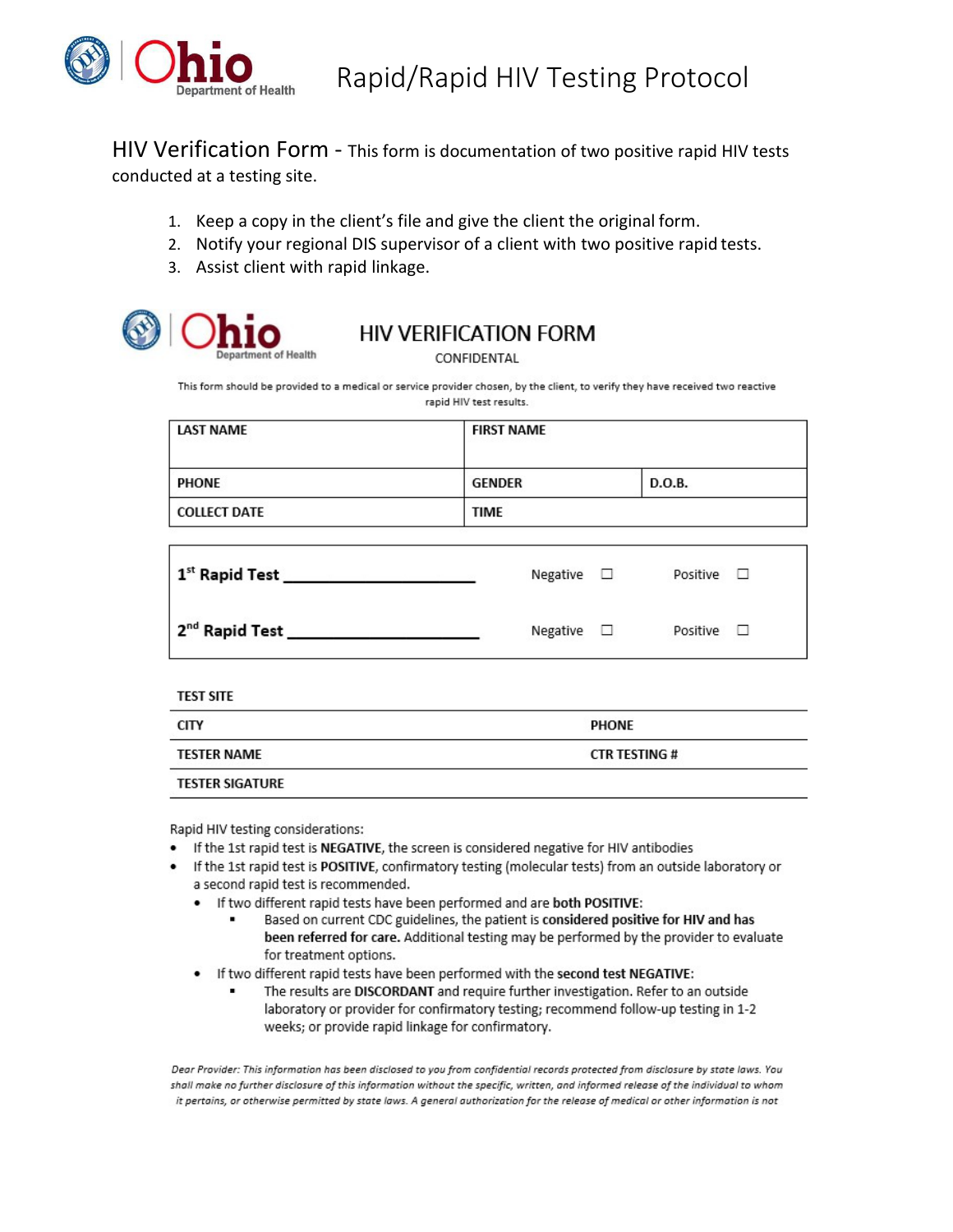

Op-scan 1 - Op-scan 1 is completed for every HIV test, including tests that are negative.

- 1. Negative test results may be mailed or faxed to ODH in batches at least monthly.
- 2. Positive test results should be recorded on Op-scan 1 and faxed with Op-scan 2 and completed contact information to ODH as soon as possible.

| <b>Sample Date</b>               | $M$ $M$ $D$ $D$ $Y$ $Y$ $Y$                                                                                     | Y<br>M M D                                                                                           | MMDDYYYY                                                                                 |
|----------------------------------|-----------------------------------------------------------------------------------------------------------------|------------------------------------------------------------------------------------------------------|------------------------------------------------------------------------------------------|
|                                  | <b>HIV Test 1</b>                                                                                               | <b>HIV Test 2</b>                                                                                    | <b>HIV Test 3</b>                                                                        |
| <b>Worker ID</b>                 |                                                                                                                 |                                                                                                      |                                                                                          |
| <b>Test</b><br><b>Election</b>   | $\Box$ Anonymously<br>$\square$ Confidentially<br><b>Test Not Offered</b><br>$\Box$ Declined Testing            | $\Box$ Anonymously<br>Confidentially<br>Ш<br><b>Test Not Offered</b><br><b>Declined Testing</b><br>⊔ | Anonymously<br>Confidentially<br><b>Test Not Offered</b><br><b>Declined Testing</b><br>Ц |
| <b>Test</b><br><b>Technology</b> | $\Box$ Conventional<br>$\Box$ Rapid<br>□ NAAT/RNA Testing<br>$\Box$ Other                                       | Conventional<br>$\Box$ Rapid<br><b>NAAT/RNA Testing</b><br>$\Box$ Other                              | Conventional<br>Rapid<br>u.<br>□ NAAT/RNA Testing<br>Other<br>П                          |
| Test<br>Result                   | $\Box$ Positive/Reactive<br>$\square$ Negative<br>$\square$ Indeterminate<br>$\Box$ Invalid<br>$\Box$ No Result | Positive/Reactive<br>ш<br>$\Box$ Negative<br>Indeterminate<br>Ц<br>Invalid<br>П<br>$\Box$ No Result  | Positive/Reactive<br>$\square$ Negative<br>Indeterminate<br>Invalid<br><b>No Result</b>  |

Op-scan 2 - Op-scan 2 is only completed for HIV positive test results or discordant test results.

- 1. Include client name and preferred method of contact for DIS/LTC to follow-up.
- 2. Indicate if client had same-day medical visit or same-day referral.
- 3. Fax Op-scan 1&2 to ODH as soon as possible. You may update Op-scan 2 if circumstances change; refax to ODH if this occurs.

| Contact Info: the contract in the contract of the contract in the contract of the contract of the contract of the contract of the contract of the contract of the contract of the contract of the contract of the contract of |                                                                                               |                                                              |                |      |      | <b>PART TWO</b>         |      |      |
|-------------------------------------------------------------------------------------------------------------------------------------------------------------------------------------------------------------------------------|-----------------------------------------------------------------------------------------------|--------------------------------------------------------------|----------------|------|------|-------------------------|------|------|
| <b>Exterior adhere Form ID</b>                                                                                                                                                                                                |                                                                                               |                                                              |                |      |      |                         |      |      |
|                                                                                                                                                                                                                               | CDC requires the following information on all preliminary and confirmed HIV-positive clients: |                                                              |                |      |      | <b>Local Use Fields</b> |      |      |
| Was the client referred to HIV medical care?                                                                                                                                                                                  |                                                                                               |                                                              | L5             | $\#$ | #    | $#$                     | #    | #    |
| $\n  No\n$                                                                                                                                                                                                                    | Reason the client not referred to HIV Medical Care?                                           |                                                              | L <sub>6</sub> | $\#$ | $\#$ | $\#$                    | #    | #    |
|                                                                                                                                                                                                                               | $\Box$ Client Already in Care<br>$\Box$ Client Declined Care                                  |                                                              | L7             | $\#$ | #    | #                       | #    | #    |
| $\Box$ Yes                                                                                                                                                                                                                    | Did the client attend the first appointment?                                                  |                                                              | 18             | #    | #    | #                       | #    | #    |
| Don't Know                                                                                                                                                                                                                    | □ Pending<br>□ Confirmed: Accessed Service<br>Confirmed: Did Not Access Service               | Date client attended first HIV                               | L9             | #    | #    | #                       | #    | #    |
|                                                                                                                                                                                                                               | □ Lost to Follow-Up<br>No Follow-L'<br>Don't wow                                              | medical care appointment:<br>v<br>M<br>M<br>D<br>Y<br>Ð      | L10            | $\#$ | $\#$ | #                       | #    | $\#$ |
|                                                                                                                                                                                                                               | Rapid Linkage                                                                                 |                                                              | L11            | $\#$ | $\#$ | $\#$                    | #    | #    |
|                                                                                                                                                                                                                               |                                                                                               | First medical appointment within 30<br>days of the HIV test? | L12            | #    | #    | $\#$                    | #    | #    |
|                                                                                                                                                                                                                               | O Same Day Medical Visit                                                                      |                                                              | L13            | $\#$ | $\#$ | #                       | #    | #    |
|                                                                                                                                                                                                                               | O Same Day Referral                                                                           | No<br>Os<br>Dopn't Know                                      | L14            | $\#$ | #    | #                       | $#$  | #    |
|                                                                                                                                                                                                                               | Provider Name: Name                                                                           |                                                              | L15            | #    | $\#$ | $\#$                    | $\#$ | #    |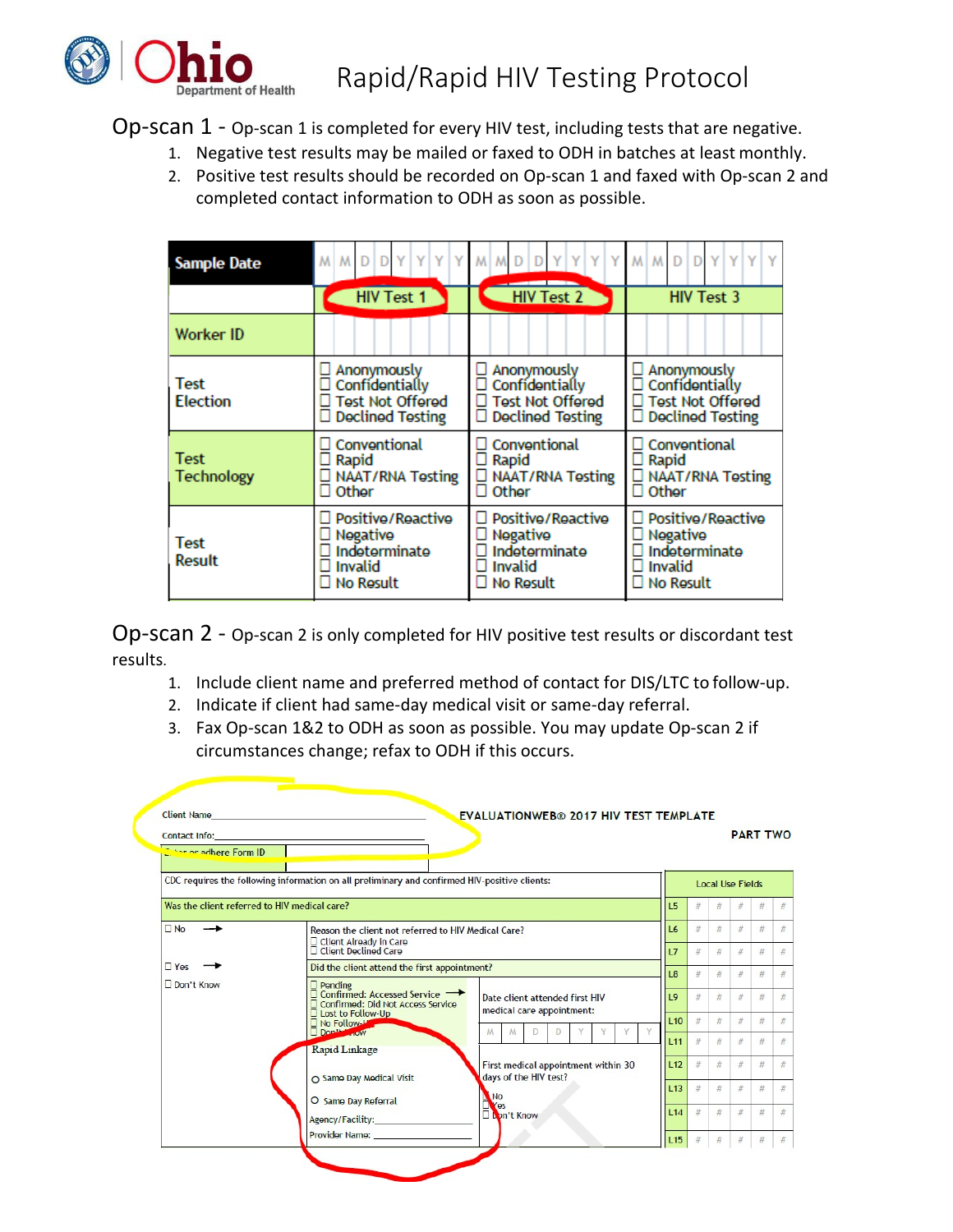

Required Testing Documentation – These documents should be present in every testing event. Each document is provided here.

- Consent Form
- Risk Reduction Plan
- Op-scan 1
- Op-scan 2
- HIV Verification Form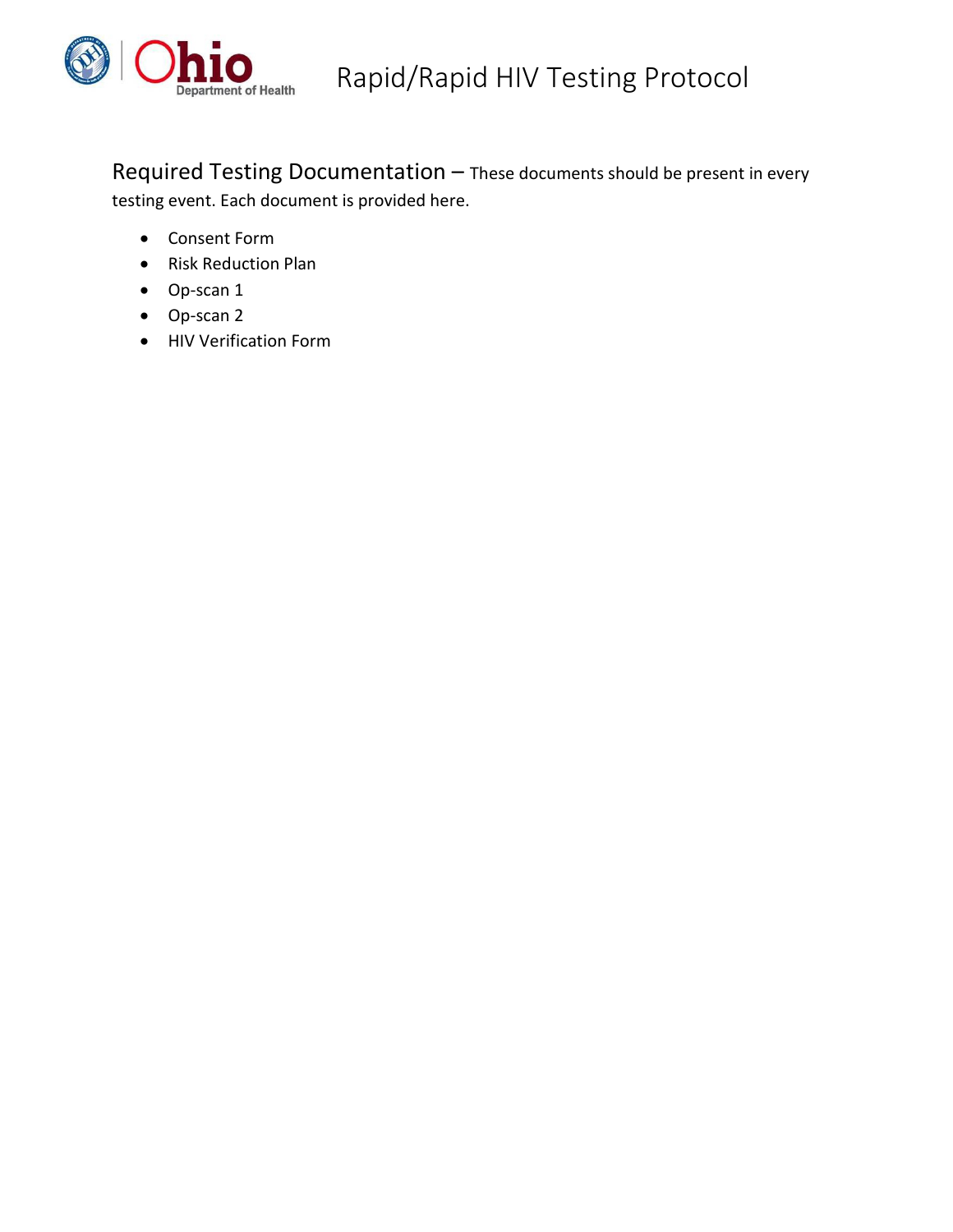# ODH HIV Prevention Testing Crosswalk

| <b>1st Rapid Test</b><br>Positive<br>Data<br>Record on Op-scan 1<br><b>Consent Form</b><br><b>Complete Risk Reduction</b><br>Plan | Refuses 2nd Rapid<br>Data<br>Record on Op-scan 1<br>Provide Steps Guide<br>Reporting<br>1. Fax Op-scan 1 to ODH | <b>Consent Form</b><br>Op-scan 1<br><b>Risk Reduction Plan</b><br>$\bullet$ | Inventory of Required Testing Documents<br>Every tester should have these forms available for each test:<br>Op-scan 2<br><b>HIV Verification Form</b><br>Steps Guide<br>$\bullet$<br>ODH HIV Prevention Fax: 614.728.0876<br>ODH HIV Prevention Phone: 614.995.5599 |
|-----------------------------------------------------------------------------------------------------------------------------------|-----------------------------------------------------------------------------------------------------------------|-----------------------------------------------------------------------------|---------------------------------------------------------------------------------------------------------------------------------------------------------------------------------------------------------------------------------------------------------------------|
|                                                                                                                                   | 2nd Rapid Negative                                                                                              | Possible acute?                                                             | Reporting                                                                                                                                                                                                                                                           |
|                                                                                                                                   | Data<br>Record on Op-scan 1;                                                                                    | Refer to provider for<br>follow-up testing                                  | 1. Fax discordant Op-scan 1 & 2 with completed<br>client information to ODH                                                                                                                                                                                         |
|                                                                                                                                   | Record contact information on Op-scan 2<br>Provide Steps Guide                                                  | Acute unlikely?                                                             |                                                                                                                                                                                                                                                                     |
|                                                                                                                                   |                                                                                                                 | Schedule for follow-up<br><b>Rapid Testing</b>                              |                                                                                                                                                                                                                                                                     |
|                                                                                                                                   | 2nd Rapid Positive                                                                                              | Requests Referral                                                           | Reporting and Linkage                                                                                                                                                                                                                                               |
|                                                                                                                                   | Data                                                                                                            | to Care<br>Data                                                             | Reporting -FAX Op-scan 1 & 2 with<br>1.                                                                                                                                                                                                                             |
|                                                                                                                                   | <b>Complete HIV Verification Form</b><br>Record on Op-scan 1                                                    | Recorded on Op-scan 2                                                       | completed client information to ODH<br>Notify regional DIS Supervisor<br>2.                                                                                                                                                                                         |
|                                                                                                                                   | Begin Op-scan 2                                                                                                 | Requests Rapid                                                              | Inform client that someone from the health<br>3.<br>department will be contacting them                                                                                                                                                                              |
|                                                                                                                                   |                                                                                                                 | Linkage to Care                                                             | ODH enters data into ODRS for DIS/LTC<br>4.<br>assignment                                                                                                                                                                                                           |
|                                                                                                                                   |                                                                                                                 | Data<br>Recorded on Op-scan 2                                               |                                                                                                                                                                                                                                                                     |

| 1st Rapid Test                                  | Possible acute?                                                               | Reporting                                                                                                                                                                                                                          |
|-------------------------------------------------|-------------------------------------------------------------------------------|------------------------------------------------------------------------------------------------------------------------------------------------------------------------------------------------------------------------------------|
| Negative<br>Data<br>Record on Op-scan 1         | Explain window period<br>Refer to provider for follow-up<br>testing           | <b>Reporting</b> – testing sites <b>mail or fax</b> batches ( $\geq$ 50) of Op-scan 1s with<br>completed client information to ODH regularly $( \leq 1$ monthly)<br>ODH enters testing data into Evaluation Web for CDC reporting. |
| Consent Form<br>Complete Risk Reduction<br>Plan | Acute unlikely?<br>Explain window period<br>Schedule next testing appointment |                                                                                                                                                                                                                                    |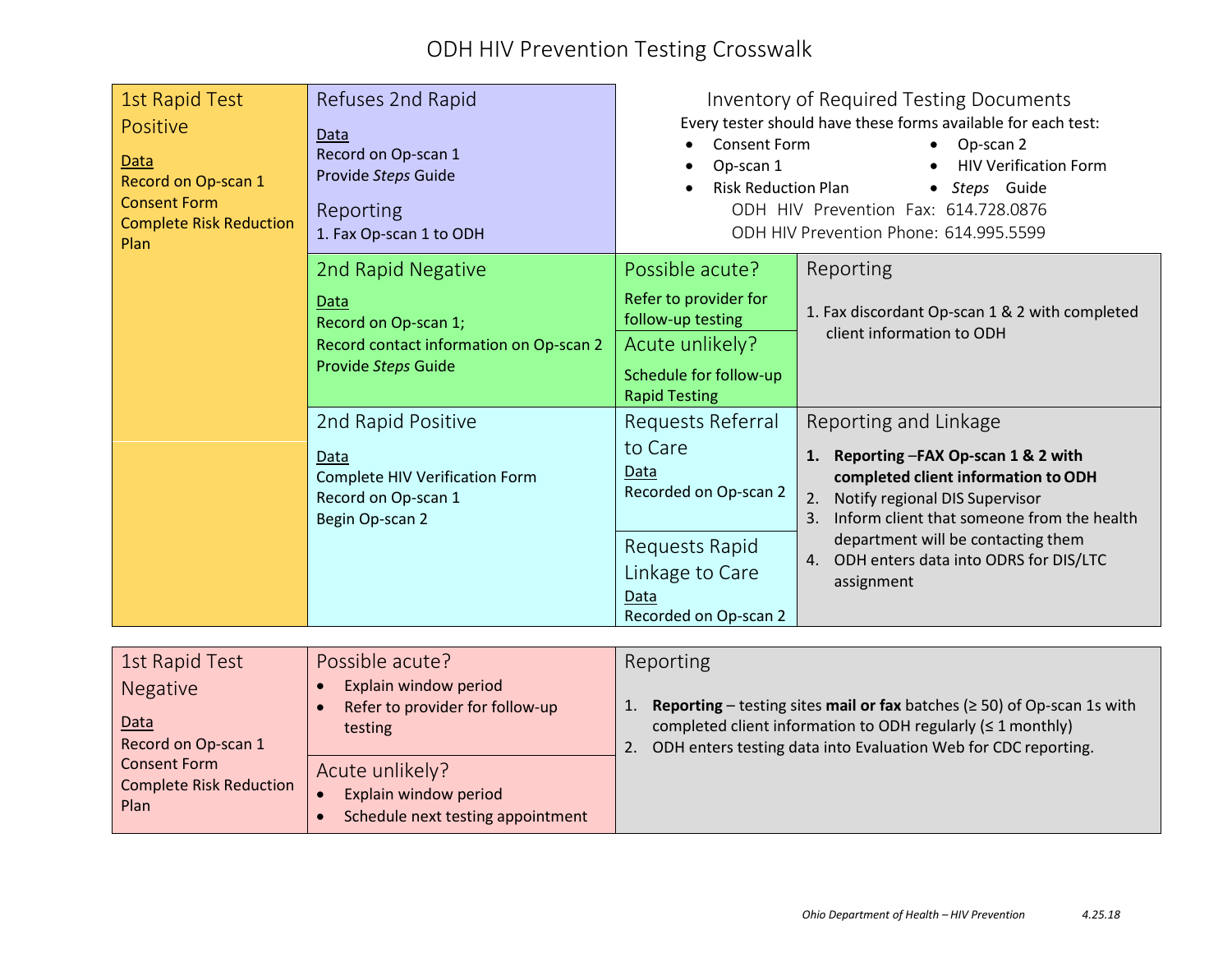

**What is HIV?** HIV stands for *human immunodeficiency virus*, it attacks your body's immune system, which makes it harder to fight infections. Without treatment, it can lead to *acquired immunodeficiency syndrome* (AIDS). There is no cure for HIV; once you get it, you have it for life.

**How Do People Get HIV?** In the United States, HIV is spread mainly by:

- 1. Having anal or vaginal sex with someone who has HIV without using a condom or taking medicines to prevent or treat HIV.
	- o For the HIV-negative partner, receptive anal sex (bottoming) is the highest-risk sexual behavior, but you can also get HIV from insertive anal sex (topping).
	- o Either partner can get HIV through vaginal sex, though it is less risky for getting HIV.
- 2. Sharing needles or syringes, rinse water, or other equipment (works) used to prepare drugs for injection with someone who has HIV. HIV can live in a used needle up to 42 days depending on temperature and other factors.

**How is an HIV Test Done?** A sample of your blood is tested for antibodies. If the test is positive, more tests are done on the same sample to make sure the first test was right. If the other tests come back positive, you are considered to be infected.

**What Does a Positive Test Mean?** A positive test does NOT mean you have AIDS. It is important to start medical care an[d HIV treatment a](https://www.hiv.gov/hiv-basics/staying-in-hiv-care/hiv-treatment/hiv-treatment-overview)s soon as possible. Antiretroviral therapy (ART), medicines to treat HIV, is recommended for all people with HIV, no matter how long they've had it or how healthy they are. ART slows down HIV and helps protect you. When taken the right way, ART can keep you healthy and lowers your chance of passing HIV to your sex or drug partner(s).

- If you test positive, tell health department staff about anyone you've had sex or shared needles with so they can also get an HIV test. Your name will NOT be used.
- The law requires that positive HIV tests be reported to the Ohio Department of Health.

**What Does a Negative Test Mean?** It means no HIV antibodies were found, but you could still have HIV. That's because of the window period—the time between when a person gets HIV and when a test can find it. The window period varies from person to person and by the type of HIV test. Depending on your risk, you may need to take another test in the next 30-90 days.

**You Have a Choice:** You can choose NOT to take this test at any point.

- You can test **confidentially**, which means you get a copy of your results with your name on it. Your test results cannot be given to anyone unless you say so.
- You can test **anonymously**, which means your name will not be used. If you choose anonymous, you cannot get a copy of your results.

**Please Ask Questions!** If you have any questions about this test, please ask a doctor, a counselor or call the Ohio HIV/STI Hotline at 1-800-332-2437.

I have read the above, or have had it read to me, and I agree to be tested for HIV.

Name Date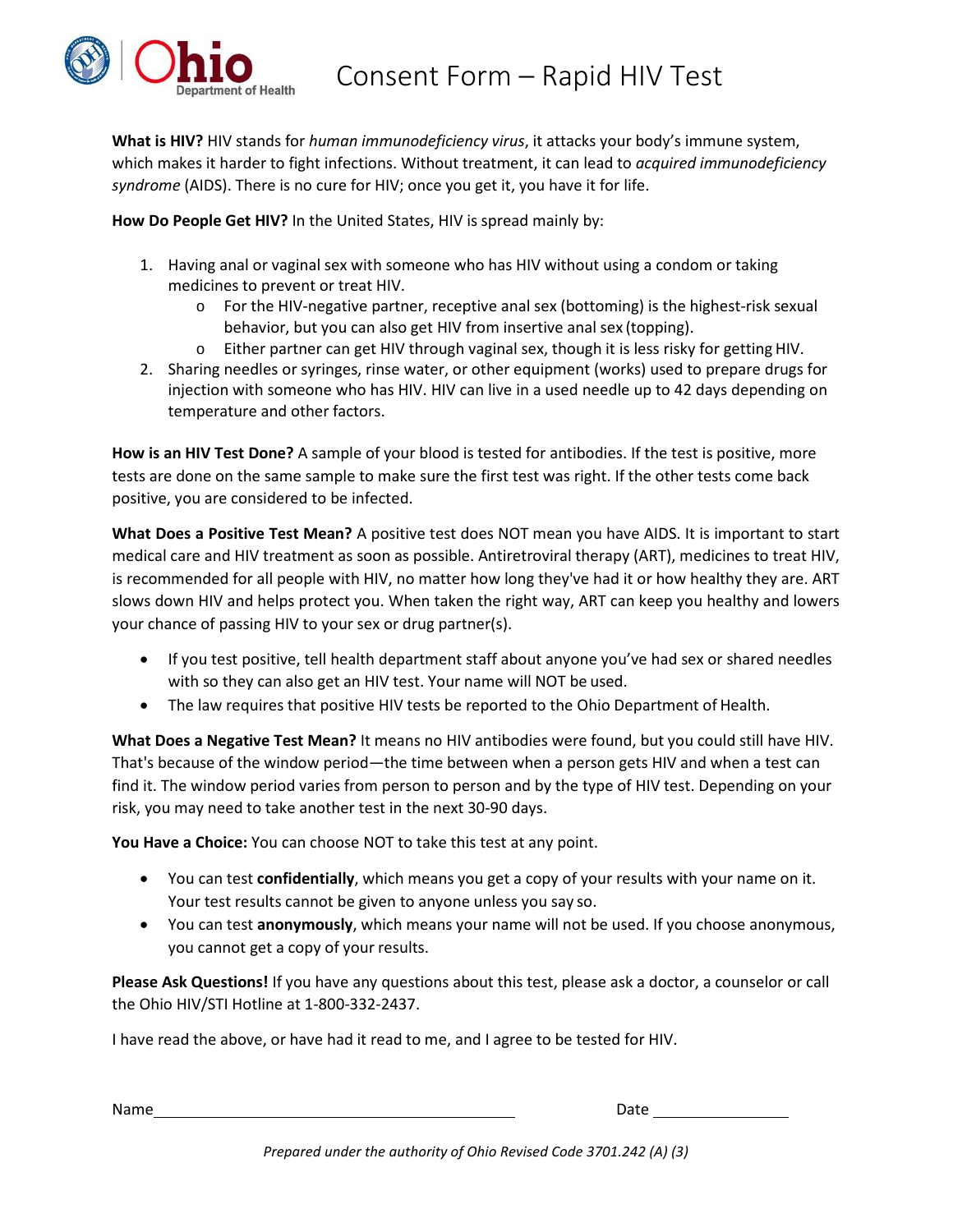

#### **Last First Name: Name: Date:** */ \_\_/ Site:* **Site: RISK AWARENESS Knowledge Awareness:** • Have you ever been tested before? • What have you heard about HIV? o …about how people can getHIV? o …about how people can avoid HIV? **Cost / Benefits Analysis:** • What's working for you with what you are doing now? • What are you doing now that you would like to change? • What is the hardest (most difficult) part ofchanging? • What might be good about changing? **Significance to Self:** • What is the reason for getting tested for HIV? What if your testing is positive? If negative, how will you continue to remain so? **Capacity Building:** • What will be the most difficult part of this for you? • How have you handled a similar situation in the past? • What will you need to do differently? When will you do this? What words will you use? **RISK PERCEPTION Client:** *(high)* **5 4 3 2 1** *(low)* **Counselor:** *(high)* **5 4 3 2 1** *(low)* **RISK REDUCTION PLAN Plan Process:** 1. List steps client is willing to take to reduce risk. 2. Clarify cost and benefits of the plan and adjust as needed. **EDUCATION, PREVENTION & FOLLOW-UP Materials Given:** HIV/STI Info **ESL HIV/STI Materials** PrEP Info Dental Dams/Misc. Condoms **Receptive "Female" Condoms** Lube Demonstration **Follow-up Card Given:** Yes No **Referral Made:** Yes No **Retest Recommended:**  $\bigcap$  Yes  $\bigcap$  No **Retest Date:** / / **RISK REDUCTION STRATEGIES** ϒ Talk to a medical provider about PrEP ϒ Try to limit number of partners ϒ Ask current or future partner(s) to be tested (a partner who respects you will get tested) Y Use condoms (or try to increase the frequency of condom use.) Y Get to know future partners better before having sex Y Ask partners about sexual history (ex. have you ever had a sexually transmitted disease?) Y Don't have sex when your judgment could be impaired. (ex. with use of alcohol or drugs) Y Try not to share drug equipment

Risk Reduction Plan

**HIV Antibody Test Results\*:**

*\*A negative HIV test result does not exclude the possibility of infection with HIV due to the window period.*

**Counselor Name: #:** \_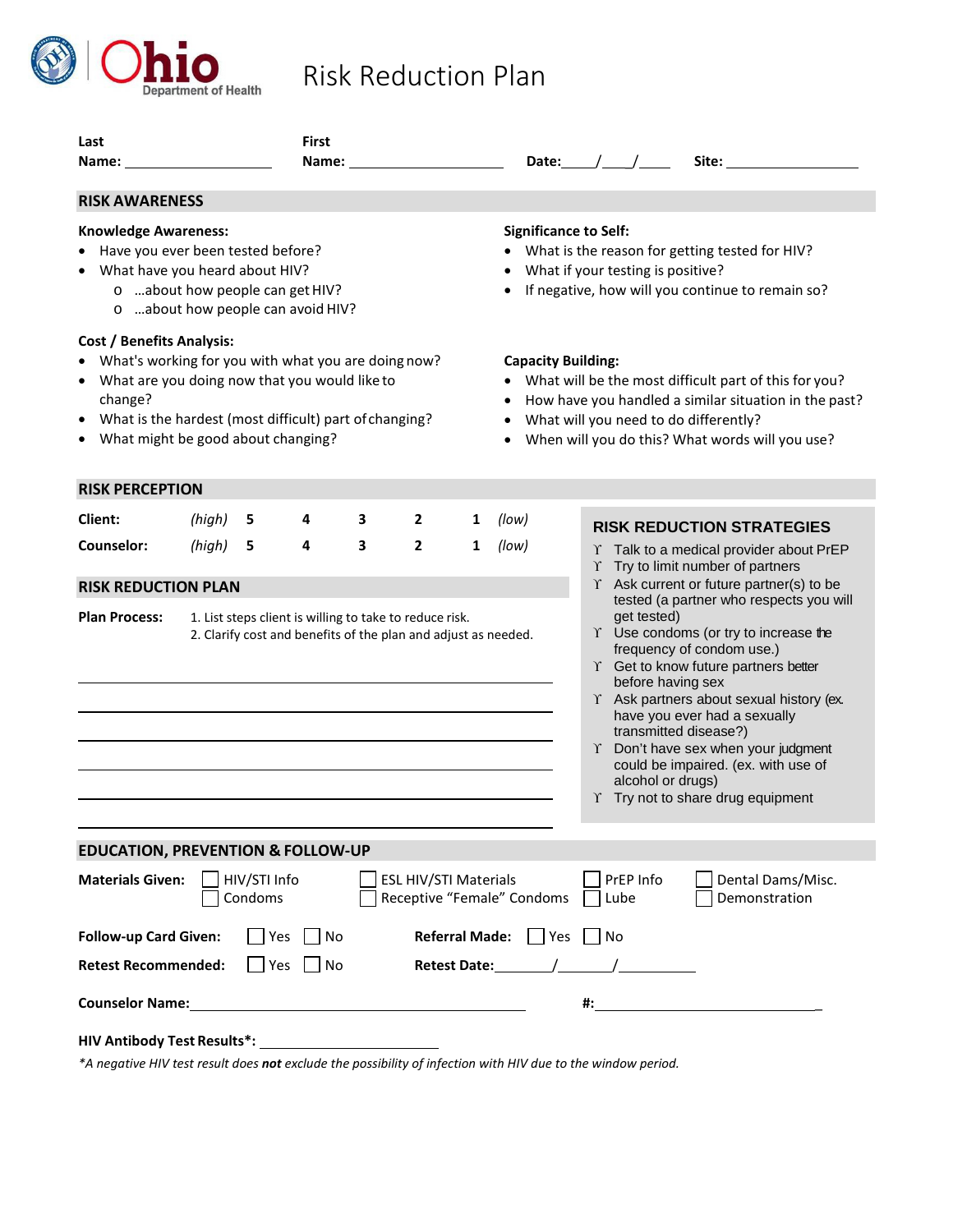

## HIV VERIFICATION FORM

### CONFIDENTAL

This form should be provided to a medical or service provider chosen, by the client, to verify they have received two reactive rapid HIV test results.

| <b>LAST NAME</b>           | <b>FIRST NAME</b>   |                    |
|----------------------------|---------------------|--------------------|
| <b>PHONE</b>               | <b>GENDER</b>       | D.O.B.             |
| <b>COLLECT DATE</b>        | <b>TIME</b>         |                    |
|                            |                     |                    |
| 1 <sup>st</sup> Rapid Test | Negative<br>$\perp$ | Positive<br>$\Box$ |

| 2 <sup>nd</sup> Rapid Test | Negative $\square$ | Positive |  |
|----------------------------|--------------------|----------|--|

**TEST SITE**

| <b>CITY</b>            | <b>PHONE</b>         |
|------------------------|----------------------|
| <b>TESTER NAME</b>     | <b>CTR TESTING #</b> |
| <b>TESTER SIGATURE</b> |                      |

Rapid HIV testing considerations:

- If the 1st rapid test is **NEGATIVE**, the screen is considered negative for HIV antibodies
- If the 1st rapid test is **POSITIVE**, confirmatory testing (molecular tests) from an outside laboratory or a second rapid test is recommended.
	- If two different rapid tests have been performed and are **both POSITIVE**:
		- Based on current CDC guidelines, the patient is **considered positive for HIV and has been referred for care.** Additional testing may be performed by the provider to evaluate for treatment options.
	- If two different rapid tests have been performed with the **second test NEGATIVE**:
		- The results are **DISCORDANT** and require further investigation. Refer to an outside laboratory or provider for confirmatory testing; recommend follow-up testing in 1-2 weeks; or provide rapid linkage for confirmatory.

*Dear Provider: This information has been disclosed to you from confidential records protected from disclosure by state laws. You shall make no further disclosure of this information without the specific, written, and informed release of the individual to whom it pertains, or otherwise permitted by state laws. A general authorization for the release of medical or other information is not sufficient for the release of HIV test results or diagnoses*

> For assistance with test interpretation, contact: **Ohio Department of Health/HIV Prevention**  246 North High Street, 6<sup>th</sup> Floor Columbus, OH 43266-0588 **PHONE: 614.995.5599 FAX: 614.728.0876** [HIVPrevention@odh.ohio.gov](mailto:HIVPrevention@odh.ohio.gov)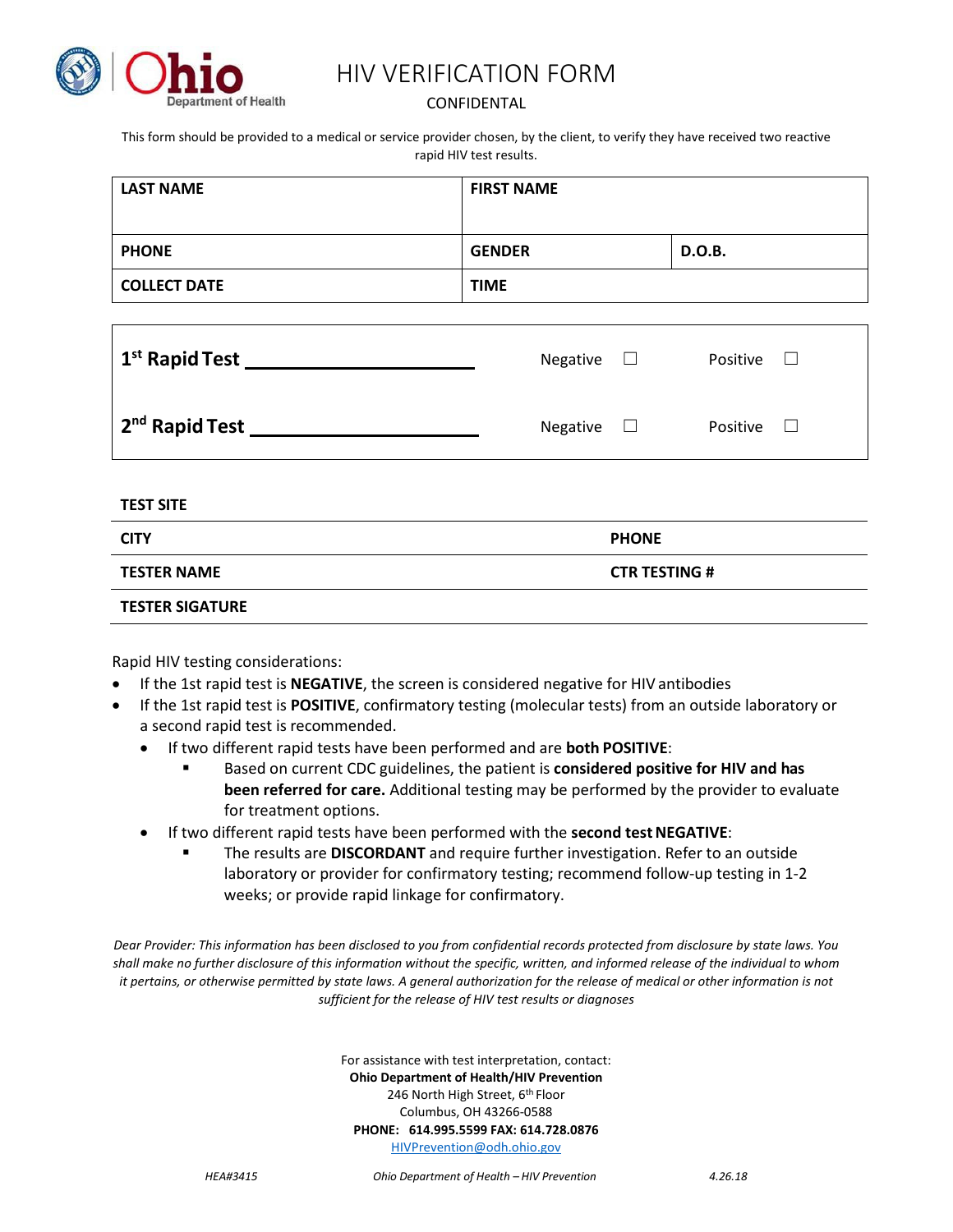#### **General instructions for completing the EvaluationWeb HIV Test Template**

This HIV testing data collection template is provided to assist CDC grantees who are collecting National HIV Prevention Program Monitoring and Evaluation (NHME) HIV testing data. This template is not mandated for use in the field and may be customized so that an agency may make any changes to the template to best fit their needs. Contact the NHME Service Center to receive a Microsoft Publisher version of this template that can be edited (1-855-374-7310 or NHMEservice@cdc.gov).

- Part One—for all CDC-funded testing events
- Part Two—for recording linkage and referral data on all preliminary and confirmed HIV-positive clients
- Part Three—for jurisdictions funded to collect HIV incidence data. These data should be entered intoEvaluationWeb.
- **NHM&E Required Additional HIV Test Questions for CDC-Directly Funded CBOs***-Completion of the NHM&E Required Additional HIV Test questions are mandatory for CDC-directly funded CBOs. The required additional HIV Test questions are to be collected per client per testing event.*

A B

This template is designed for direct data entry into EvaluationWeb. The template follows the EvaluationWeb direct data entry screens beginning from top upper left column A to bottom left, then to upper right column B to bottom right. This template is **not**  intended for use as an Optical Character Recognition (OCR) document.

#### **Detailed instructions for completing the EvaluationWeb HIV Test Template**

- The fields on this form reflect data requirements as described in the most current NHME Data Variable Set.
- Six data fields are mandatory for a valid testing event: Form ID, Session Date, Program Announcement, Agency ID or CBO agency ID as applicable, Jurisdiction (populated automatically in EvaluationWeb) and Site ID.
- Write in the Form Identification (ID) number or adhere a sticker with the Form ID (barcode) to each data entry page.
- There are three different response formats that you will use to record data: (1) text boxes, (2) check boxes and (3) fill-in ovals. Text boxes are used to write in information (codes and dates). Check boxes and fill-in ovals are used to select only one response, unless otherwise indicated on the template.
- Page 3 lists codes for Site Type, Other Risk Factor(s), and Other Session Activities. Please refer to these codes for entry in Part One.
- For agencies directly entering data into EvaluationWeb, it may not be necessary to complete the fields Agency ID, Site Type, Site County and Site ZIP code as they will be pre-loaded by the system administrator.
- Depending on your jurisdiction you will either write in the name or the identification number for the Agency and Site. In these instances you will want to follow the convention of your jurisdiction. Do not write both the identification number and name for these fields.
- For client county of residence, report the three-digit FIPS code for the county, not the countyname.

#### **For assistance with data reporting and submissions**

- To add new sites, contact the HELP DESK at Luther Consulting [\(help@lutherconsulting.com o](mailto:(help@lutherconsulting.com)r 1-866-517-6570 option#1).
- For questions about NHME data elements, contact the NHME Service Center [\(NHMEservice@cdc.gov o](mailto:(NHMEservice@cdc.gov)r 1-855-374-7310).

#### **CDC assurance of confidentiality**

The CDC Assurance of Confidentiality statement assures clients and agency staff that data collected and recorded on templates will be handled securely and confidentially. All CDC grantees are encouraged to include the CDC Assurance of Confidentiality statement on all HIV prevention program data collection templates.

#### Assurance of Confidentiality Statement:

The information in this report to the Centers for Disease Control and Prevention (CDC) is collected under the authority of Sections 304 and 306 of the Public Health Service Act, 42 USC 242b and 242k. Your cooperation is necessary for evaluation of the interventions being done to understand and control HIV/AIDS. Information in CDC's HIV/AIDS National HIV Prevention Program Monitoring and Evaluation (NHME) system that would permit identification of any individual on whom a record is maintained, or any health care provider collecting NHME information, or any institution with which that health care provider is associated will be protected under Section 308(d) of the Public Health Service Act. This protection for the NHME information includes a guarantee that the information will be held in confidence, will be used only for the purposes stated in the Assurance of Confidentially on file at CDC, and will not otherwise be disclosed or released without the consent of the individual, health care provider, or institution described herein in accordance with Section 308(d) of the Public Health Service Act (42 USC 242m(d)).

#### Form Approved: OMB No. 0920-0696, Exp. 02/28/2019

Public reporting burden of this collection of information is estimated to average 8 minutes per response, including the time for reviewing instructions, searching existing data sources, gathering and maintaining the data n and completing and reviewing the collection of information. An agency may not conduct or sponsor, and a person is not required to respond to a collection of information unless it displays a currently valid OMB Control Numb Send comments regarding the burden estimate or any other aspect of this collection of information, including suggestions for reducing this burden to CDC/ATSDR Reports Clearance Officer, 1600 Clifton Road NE, MS D-79, Atlan Georgia, 30333, ATTN: PRA 0920-0696. CDC 50.135b(E),10/2007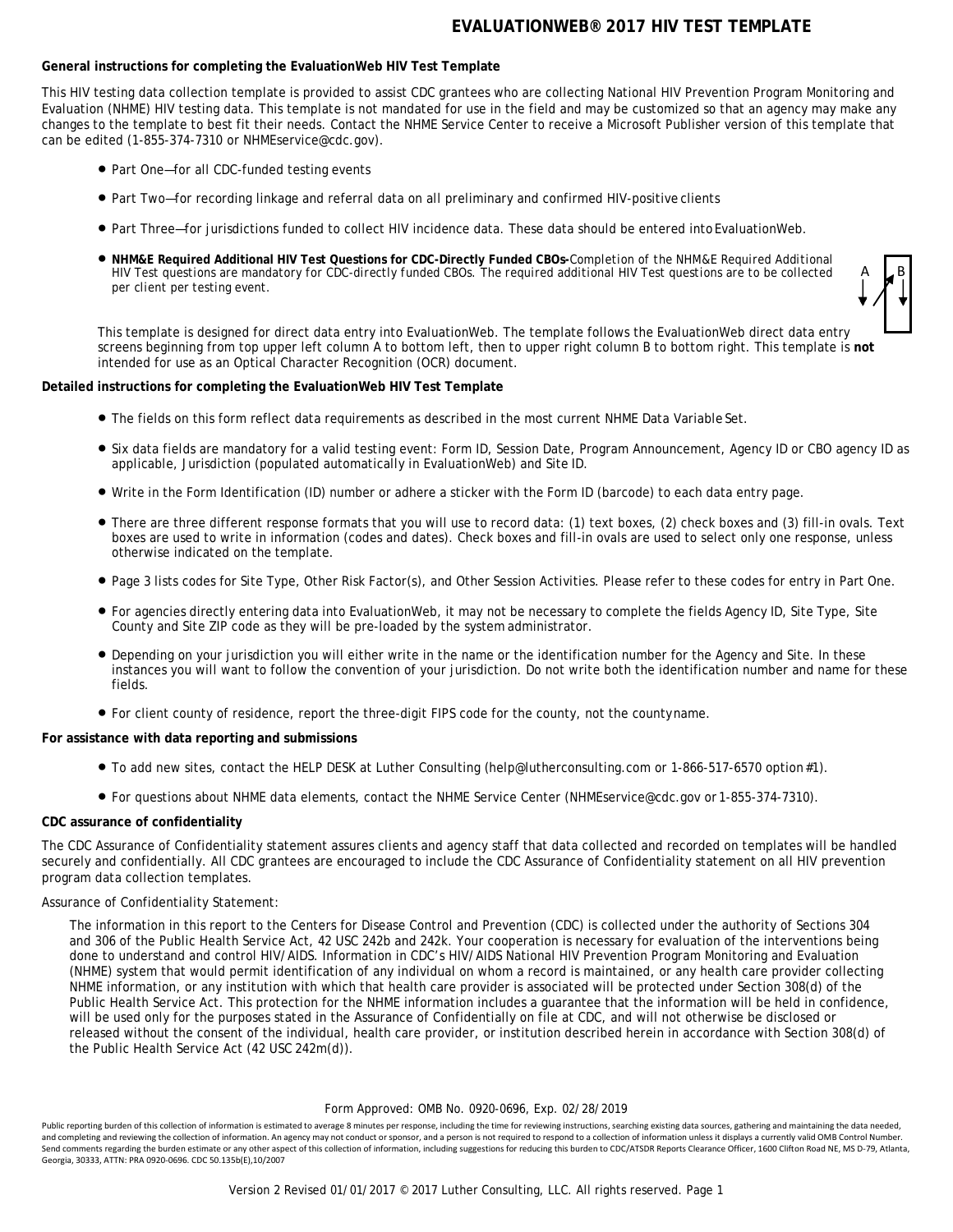| Enter or adhere Form ID                                                                                                                                                                                                 |                                     |                              |            |      |        |                                                                      |                                                                                                                                        |                                                                                     |           | <b>PART ONE</b>                                                                     |
|-------------------------------------------------------------------------------------------------------------------------------------------------------------------------------------------------------------------------|-------------------------------------|------------------------------|------------|------|--------|----------------------------------------------------------------------|----------------------------------------------------------------------------------------------------------------------------------------|-------------------------------------------------------------------------------------|-----------|-------------------------------------------------------------------------------------|
| <b>Session Date</b>                                                                                                                                                                                                     | D<br>M I<br>M.                      | D                            | Y          |      | YYY    | Sample Date                                                          | YYY<br>D<br>Y.<br>M M<br>D                                                                                                             | $M$ $M$ $D$ $D$ $Y$ $Y$ $Y$                                                         |           | M M D D Y Y                                                                         |
| Program Announcement (select only one)                                                                                                                                                                                  |                                     |                              |            |      |        |                                                                      | <b>HIV Test 1</b>                                                                                                                      | <b>HIV Test 2</b>                                                                   |           | <b>HIV Test 3</b>                                                                   |
| PS12-1201 Category A<br>PS15-1509<br>PS12-1201 Category B<br>PS17-1704 Category A-YMSM<br>PS15-1502 Category A<br>PS17-1704 Category B-YTG<br>PS15-1502 Category B<br>OTHER: <b>All and Street Street Street Street</b> |                                     |                              |            |      |        | Worker ID                                                            |                                                                                                                                        |                                                                                     |           |                                                                                     |
| <b>PS15-1506 PRIDE</b><br>All CDC-directly funded CBOs must to complete the required<br>additional HIV test questions.                                                                                                  |                                     |                              |            |      |        | <b>Test</b><br>Election                                              | Anonymously<br>Confidentially<br><b>Test Not Offered</b><br><b>Declined Testing</b>                                                    | Anonymously<br>Confidentially<br><b>Test Not Offered</b><br><b>Declined Testing</b> |           | Anonymously<br>Confidentially<br><b>Test Not Offered</b><br><b>Declined Testing</b> |
| Agency Name/ID Number                                                                                                                                                                                                   |                                     |                              |            |      |        | Test<br><b>Technology</b>                                            | Conventional<br>Rapid<br>NAAT/RNA Testing                                                                                              | Conventional<br>Rapid<br>NAAT/RNA Testing                                           | Rapid     | Conventional<br>NAAT/RNA Testing                                                    |
| <b>Directly Funded CBO Agency ID</b><br>(For CDC-directly funded CBOs only)                                                                                                                                             |                                     |                              |            |      |        |                                                                      | Other<br>Positive/Reactive                                                                                                             | Other<br>Positive/Reactive                                                          | Other     | Positive/Reactive                                                                   |
| Site Name/ID Number                                                                                                                                                                                                     |                                     |                              |            |      |        | Test<br>Result                                                       | Negative<br>Indeterminate                                                                                                              | Negative<br>Indeterminate                                                           |           | Negative<br>Indeterminate                                                           |
| <b>Site Type</b><br>(enter type code from page 3)                                                                                                                                                                       | F                                   | #                            | #          |      | #<br># |                                                                      | Invalid<br>No Result                                                                                                                   | Invalid<br>No Result                                                                | Invalid   | No Result                                                                           |
| Site ZIP Code                                                                                                                                                                                                           |                                     | #                            | #          | $\#$ | #      | <b>Result</b>                                                        | No<br>Yes                                                                                                                              | No<br>Yes                                                                           | No<br>Yes |                                                                                     |
| <b>Site County</b><br>(enter 3-digit FIPS code)                                                                                                                                                                         |                                     |                              |            | #    | #      | Provided                                                             | Yes, client<br>obtained results<br>from another<br>agency                                                                              | Yes, client<br>obtained results<br>from another<br>agency                           | agency    | Yes, client<br>obtained results<br>from another                                     |
| Client ID                                                                                                                                                                                                               |                                     |                              |            |      |        |                                                                      | Declined                                                                                                                               | Declined                                                                            |           | Declined                                                                            |
| <b>Client Record Number</b><br>(Required for CDC-directly funded<br>#<br>CBOs. Numeric only)                                                                                                                            | #<br>#<br>#                         | #                            | #          | #    | $#$ #  | If Results NOT<br>provided, why?                                     | Notification<br>Did Not Return/<br>Could Not Locate<br>Other                                                                           | Notification<br>Did Not Return/<br>Could Not Locate<br>Other                        | Other     | Notification<br>Did Not Return/<br>Could Not Locate                                 |
| Date of Birth                                                                                                                                                                                                           |                                     |                              |            |      |        |                                                                      | Choose status of collection of behavioral risk profile                                                                                 |                                                                                     |           |                                                                                     |
| (enter 01/01/1800 if unknown)                                                                                                                                                                                           | M M<br>D                            | D                            | Y          | Y    | YY     | factors                                                              | Client completed a behavioral risk profile<br>Client was not asked about behavioral risk                                               | Figest Heatingted, but no behavioral<br>Client declined to discuss behavioral       |           |                                                                                     |
| Client State (use USPS abbreviation)                                                                                                                                                                                    |                                     |                              |            |      |        |                                                                      |                                                                                                                                        | risk factors                                                                        |           |                                                                                     |
|                                                                                                                                                                                                                         |                                     |                              |            |      |        |                                                                      |                                                                                                                                        |                                                                                     |           |                                                                                     |
| <b>Client County</b>                                                                                                                                                                                                    |                                     |                              |            |      |        |                                                                      | For clients completing a risk profile, did the client report the following behaviors in<br>the past 12 months? (select all that apply) |                                                                                     |           |                                                                                     |
| Client ZIP Code                                                                                                                                                                                                         |                                     | $\#$                         | #          | $\#$ | #<br># |                                                                      |                                                                                                                                        | No                                                                                  | Yes       | Don't Know                                                                          |
| <b>Client Ethnicity</b>                                                                                                                                                                                                 |                                     |                              |            |      |        | Vaginal or Anal Sex with a male                                      |                                                                                                                                        |                                                                                     |           |                                                                                     |
| Hispanic or Latino<br>Not Hispanic or Latino                                                                                                                                                                            | Don't Know<br>Declined<br>Not Asked |                              |            |      |        | With a male who is IDU                                               | With a male without using a condom                                                                                                     |                                                                                     |           |                                                                                     |
|                                                                                                                                                                                                                         |                                     |                              |            |      |        | With a male who is HIV +                                             |                                                                                                                                        |                                                                                     |           |                                                                                     |
| Client Race (check all that apply)<br>American IN/AK Native                                                                                                                                                             | White                               |                              |            |      |        | Vaginal or Anal Sex with a female                                    |                                                                                                                                        |                                                                                     |           |                                                                                     |
| Asian<br>Black/African American                                                                                                                                                                                         | Don't Know<br>Declined              |                              |            |      |        | With a female who is IDU                                             | With a female without using a condom                                                                                                   |                                                                                     |           |                                                                                     |
| Native HI/Pac. Islander                                                                                                                                                                                                 | Not Asked                           |                              |            |      |        | With a female who is HIV +                                           |                                                                                                                                        |                                                                                     | $\subset$ |                                                                                     |
| <b>Client Assigned Sex at Birth</b>                                                                                                                                                                                     |                                     |                              |            |      |        |                                                                      | Vaginal or Anal Sex with a transgender person                                                                                          |                                                                                     |           |                                                                                     |
| Male<br>Female                                                                                                                                                                                                          | Declined<br>Not Asked               |                              |            |      |        |                                                                      | With a transgender without using a condom                                                                                              |                                                                                     | ╰         | ╰                                                                                   |
| <b>Client Current Gender Identity</b>                                                                                                                                                                                   |                                     |                              |            |      |        | With a transgender who is IDU<br>With a transgender who is HIV +     |                                                                                                                                        |                                                                                     |           |                                                                                     |
| Male                                                                                                                                                                                                                    | Transgender $M \in$                 |                              |            |      |        | Injection drug use                                                   |                                                                                                                                        |                                                                                     |           |                                                                                     |
| Female<br>Declined                                                                                                                                                                                                      | Transgender FTM                     |                              |            |      |        | Share drug injection equipment?                                      |                                                                                                                                        |                                                                                     |           |                                                                                     |
| Not Asked                                                                                                                                                                                                               | Transgender<br>Unspecified          |                              |            |      |        | Vaginal or Anal Sex with MSM (female only)                           |                                                                                                                                        |                                                                                     | 0 MW 0    |                                                                                     |
| Additional (specify):<br><b>Previous HIV Test?</b>                                                                                                                                                                      |                                     |                              |            |      |        | <b>Additional Risk Factors</b><br>(enter two-digit code from page 3) | $\mathbf{1}$                                                                                                                           | $\overline{2}$<br>$\#$<br>#<br>#<br>#                                               | 3<br>#    | #<br>4<br>#                                                                         |
| No                                                                                                                                                                                                                      |                                     |                              |            |      |        |                                                                      | -1                                                                                                                                     | $\#$<br>#<br>#<br>#                                                                 | 3<br>#    | $\#$<br>$\#$                                                                        |
| If Yes, date of last test: mm / dd / yyyy<br>If Yes, what is the client's self-reported<br>Yes                                                                                                                          |                                     |                              |            |      |        | <b>Session Activities</b><br>(enter codes from page 3)               | $\overline{2}$                                                                                                                         | $\#$<br>#<br>#<br>#                                                                 | $\#$<br>4 | $\#$<br>#                                                                           |
| result?<br>Positive<br>Don't Know<br>Negative<br>Declined<br><b>Preliminary Positive</b><br>Not Asked                                                                                                                   |                                     | <b>Declined</b><br>Not Asked | Don't Know |      |        | <b>Local Use Fields</b>                                              | L1                                                                                                                                     | #<br>#<br>#<br>#                                                                    | L3<br>#   | #<br>#<br>#                                                                         |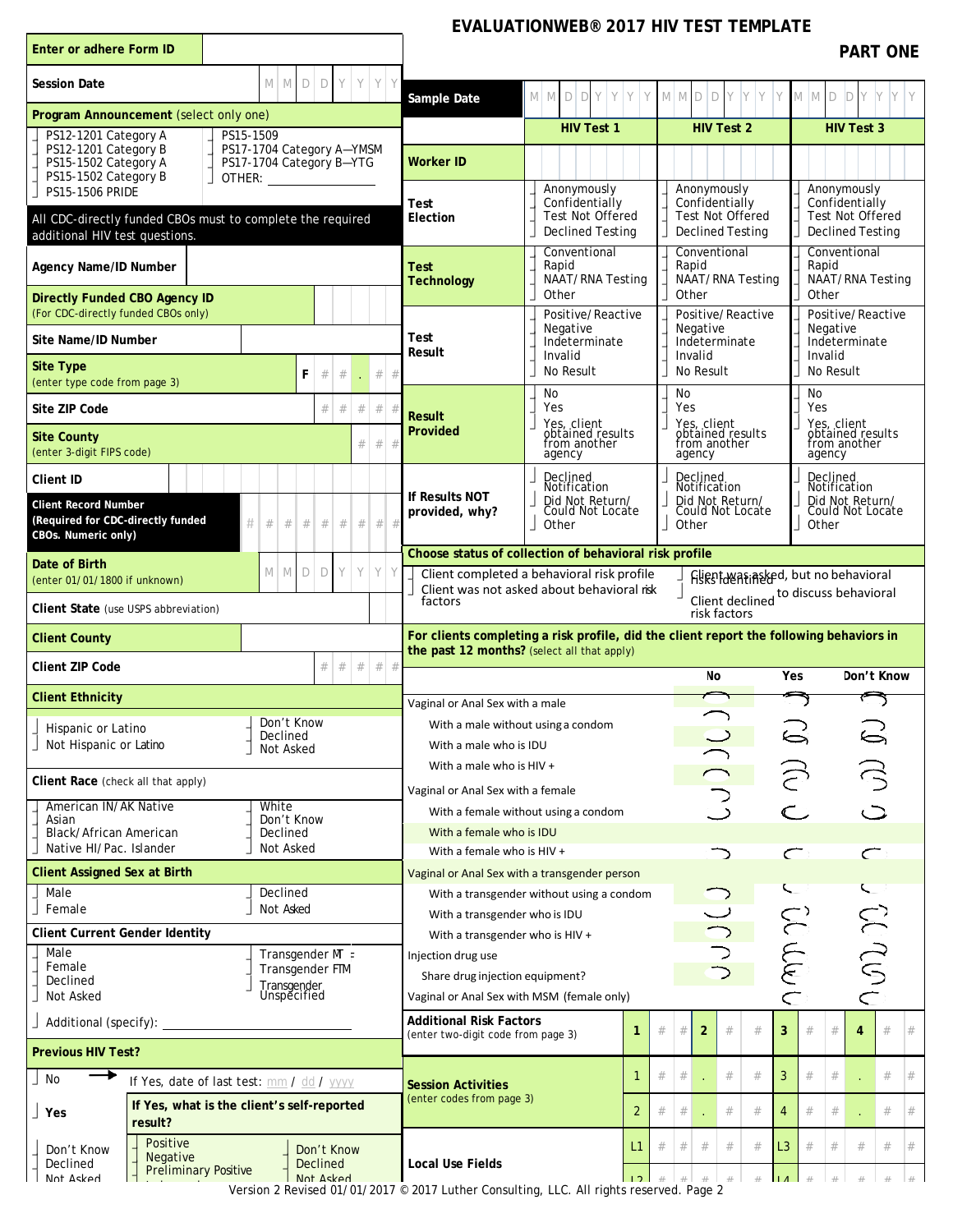| <b>Codes for Site Type: CLINICAL</b>                                                                                                                                                                                                                                                                                                                                                                                                                                                                                                                                                                                                                                                                                                                                                                                                                                                                                                                                                                                                                                                                                                                                                                                                                                                                                                                                                                                     | <b>Codes for Site Type: NON-CLINICAL</b>                                                                                                                                                                                                                                                                                                                                                                                                                                                                                                                                                                                                                                                                                                                                                                                                                                                                                                                                                                                                                                                                                                                                                                                                                                                                                                                          |                                                                                                                                                                                                                                                                                                                                                                                                                                                                                                                                                                                                                                                                                                                                                                                                                                                                                                                                                                                                                                                                                                                                                                                                                                                                   |  |  |  |
|--------------------------------------------------------------------------------------------------------------------------------------------------------------------------------------------------------------------------------------------------------------------------------------------------------------------------------------------------------------------------------------------------------------------------------------------------------------------------------------------------------------------------------------------------------------------------------------------------------------------------------------------------------------------------------------------------------------------------------------------------------------------------------------------------------------------------------------------------------------------------------------------------------------------------------------------------------------------------------------------------------------------------------------------------------------------------------------------------------------------------------------------------------------------------------------------------------------------------------------------------------------------------------------------------------------------------------------------------------------------------------------------------------------------------|-------------------------------------------------------------------------------------------------------------------------------------------------------------------------------------------------------------------------------------------------------------------------------------------------------------------------------------------------------------------------------------------------------------------------------------------------------------------------------------------------------------------------------------------------------------------------------------------------------------------------------------------------------------------------------------------------------------------------------------------------------------------------------------------------------------------------------------------------------------------------------------------------------------------------------------------------------------------------------------------------------------------------------------------------------------------------------------------------------------------------------------------------------------------------------------------------------------------------------------------------------------------------------------------------------------------------------------------------------------------|-------------------------------------------------------------------------------------------------------------------------------------------------------------------------------------------------------------------------------------------------------------------------------------------------------------------------------------------------------------------------------------------------------------------------------------------------------------------------------------------------------------------------------------------------------------------------------------------------------------------------------------------------------------------------------------------------------------------------------------------------------------------------------------------------------------------------------------------------------------------------------------------------------------------------------------------------------------------------------------------------------------------------------------------------------------------------------------------------------------------------------------------------------------------------------------------------------------------------------------------------------------------|--|--|--|
| F01.01 Clinical - Inpatient hospital<br>F02.12 Clinical - TB clinic<br>F02.19 Clinical - Substance abuse treatment facility<br>F02.51 Clinical - Community health center<br>F03 Clinical - Emergency department<br>F08 Clinical - Primary care clinic (other than CHC)<br>F09 Clinical - Pharmacy or other retail-based clinic<br>F10 Clinical - STD clinic<br>F11 Clinical - Dental clinic<br>F12 Clinical - Correctional facility clinic<br>F13 Clinical - Other                                                                                                                                                                                                                                                                                                                                                                                                                                                                                                                                                                                                                                                                                                                                                                                                                                                                                                                                                       | F04.05 Non-clinical - HIV testing site<br>F06.02 Non-clinical - Community setting - School/educational facility<br>F06.03 Non-clinical - Community setting - Church/mosque/synagogue/temple<br>F06.04 Non-clinical - Community setting - Shelter/transitional housing<br>F06.05 Non-clinical - Community setting - Commercial facility<br>F06.07 Non-clinical - Community setting - Bar/club/adult entertainment<br>F06.08 Non-clinical - Community setting - Public area<br>F06.12 Non-clinical - Community setting - Individual residence<br>F06.88 Non-clinical - Community setting - Other<br>F07 Non-clinical - Correctional facility - Non-healthcare<br>F14 Non-clinical - Health department - Field visit<br>F15 Non-clinical - Community setting - Syringe exchange program<br>F88 Non-clinical - Other                                                                                                                                                                                                                                                                                                                                                                                                                                                                                                                                                  |                                                                                                                                                                                                                                                                                                                                                                                                                                                                                                                                                                                                                                                                                                                                                                                                                                                                                                                                                                                                                                                                                                                                                                                                                                                                   |  |  |  |
| Codes for Additional Risk Factor(s)                                                                                                                                                                                                                                                                                                                                                                                                                                                                                                                                                                                                                                                                                                                                                                                                                                                                                                                                                                                                                                                                                                                                                                                                                                                                                                                                                                                      |                                                                                                                                                                                                                                                                                                                                                                                                                                                                                                                                                                                                                                                                                                                                                                                                                                                                                                                                                                                                                                                                                                                                                                                                                                                                                                                                                                   |                                                                                                                                                                                                                                                                                                                                                                                                                                                                                                                                                                                                                                                                                                                                                                                                                                                                                                                                                                                                                                                                                                                                                                                                                                                                   |  |  |  |
| 01 Exchange vaginal/anal sex for drugs/money/or<br>something they needed<br>02 Vaginal/anal sex while intoxicated and/or highon<br>drugs<br>05 Vaginal/anal sex with person of unknown HIV status<br>06 Vaginal/anal sex with person who exchanges sex for<br>drugs/money                                                                                                                                                                                                                                                                                                                                                                                                                                                                                                                                                                                                                                                                                                                                                                                                                                                                                                                                                                                                                                                                                                                                                | 08 Vaginal/anal sex with anonymous partner<br>12 Diagnosed with a sexually transmitted disease<br>(STD)<br>13 Sex with multiple partners<br>14 Oral sex<br>15 Unprotected vaginal/anal sex with a person<br>who is an IDU                                                                                                                                                                                                                                                                                                                                                                                                                                                                                                                                                                                                                                                                                                                                                                                                                                                                                                                                                                                                                                                                                                                                         | 16 Unprotected vaginal/anal sex with a person<br>who is HIV positive<br>17 Unprotected vaginal/anal sex in exchange<br>for drugs/money/or something they needed<br>18 Unprotected vaginal/anal sex with person<br>who exchanges sex for drugs/money<br>19 Unprotected sex with multiple partners                                                                                                                                                                                                                                                                                                                                                                                                                                                                                                                                                                                                                                                                                                                                                                                                                                                                                                                                                                  |  |  |  |
| <b>Codes for Session Activities</b>                                                                                                                                                                                                                                                                                                                                                                                                                                                                                                                                                                                                                                                                                                                                                                                                                                                                                                                                                                                                                                                                                                                                                                                                                                                                                                                                                                                      |                                                                                                                                                                                                                                                                                                                                                                                                                                                                                                                                                                                                                                                                                                                                                                                                                                                                                                                                                                                                                                                                                                                                                                                                                                                                                                                                                                   |                                                                                                                                                                                                                                                                                                                                                                                                                                                                                                                                                                                                                                                                                                                                                                                                                                                                                                                                                                                                                                                                                                                                                                                                                                                                   |  |  |  |
| 04.00 Referral<br>05.00 Personalized risk assessment<br>06.00 Elicit partners<br>07.00 Notification of exposure<br>08.01 Information - HIV/AIDS transmission<br>08.02 Information - Abstinence/postpone sexual activity<br>08.03 Information - Other sexually transmitted diseases<br>08.04 Information - Viral hepatitis<br>08.05 Information - Availability of HIV/STD counseling<br>and testing<br>08.06 Information - Availability of partner notification<br>and referral services<br>08.07 Information - Living with HIV/AIDS<br>08.08 Information - Availability of social services<br>08.09 Information - Availability of medical services<br>08.10 Information - Sexual risk reduction<br>08.11 Information - IDU risk reduction<br>08.12 Information - IDU risk-free behavior<br>08.13 Information - Condom/barrier use<br>08.14 Information - Negotiation/Communication<br>08.15 Information - Decision making<br>08.16 Information - Disclosure of HIV status<br>08.17 Information - Providing prevention services<br>08.18 Information - HIV testing<br>08.19 Information - Partner notification<br>08.20 Information - HIV medication therapy adherence<br>08.21 Information - Alcohol and drug use prevention<br>08.22 Information - Sexual health<br>08.23 Information - TB testing<br>08.88 Information - Other<br>09.01 Demonstration - Condom/barrier use<br>09.02 Demonstration - IDU risk reduction | 09.03 Demonstration - Negotiation/<br>communication<br>09.04 Demonstration - Decision making<br>09.05 Demonstration - Disclosure of HIV status<br>09.06 Demonstration - Providing prevention<br>services<br>09.07 Demonstration - Partner notification<br>09.88 Demonstration - Other<br>10.01 Practice - Condom/barrier use<br>10.02 Practice - IDU risk reduction<br>10.03 Practice - Negotiation/Communication<br>10.04 Practice - Decision making<br>10.05 Practice - Disclosure of HIV status<br>10.06 Practice - Providing prevention services<br>10.07 Practice - Partner notification<br>10.88 Practice - Other<br>11.01 Discussion - Sexual risk reduction<br>11.02 Discussion - IDU risk reduction<br>11.03 Discussion - HIV testing<br>11.04 Discussion - Other sexually transmitted<br>diseases<br>11.05 Discussion - Disclosure of HIV status<br>11.06 Discussion - Partner notification<br>11.07 Discussion - HIV medication therapy<br>adherence<br>11.08 Discussion - Abstinence/postpone sexual<br>activity<br>11.09 Discussion - IDU risk-free behavior<br>11.10 Discussion - HIV/AIDS transmission<br>11.11 Discussion - Viral hepatitis<br>11.12 Discussion - Living with HIV/AIDS<br>11.13 Discussion - Availability of HIV/AIDS<br>counseling & testing<br>11.14 Discussion - Availability of partner<br>notification and referral services | 11.15 Discussion - Availability of social services<br>11.16 Discussion - Availability of medical<br>services<br>11.17 Discussion - Condom/barrier use<br>11.18 Discussion - Negotiation/communication<br>11.19 Discussion - Decision making<br>11.20 Discussion - Providing prevention services<br>11.21 Discussion - Alcohol and drug use<br>prevention<br>11.22 Discussion - Sexual health<br>11.23 Discussion - TB testing<br>11.24 Discussion - Stage-based encounter<br>11.88 Discussion - Other<br>12.01 Other testing - Pregnancy<br>12.02 Other testing - STD<br>12.03 Other testing - Viral hepatitis<br>12.04 Other testing - TB<br>13.01 Distribution - Male condoms<br>13.02 Distribution - Female condoms<br>13.03 Distribution - Safe sex kits<br>13.04 Distribution - Safer injection/bleach kits<br>13.05 Distribution - Lubricants<br>13.06 Distribution - Education materials<br>13.07 Distribution - Referral lists<br>13.08 Distribution - Role model stories<br>13.09 Distribution - Dental dams<br>13.88 Distribution - Other<br>14.01 Post-intervention follow-up<br>14.02 Post-intervention booster session<br>15.00 HIV testing history survey<br>16.00 Risk reduction counseling<br>17.00 Personalized cognitive counseling<br>88 Other |  |  |  |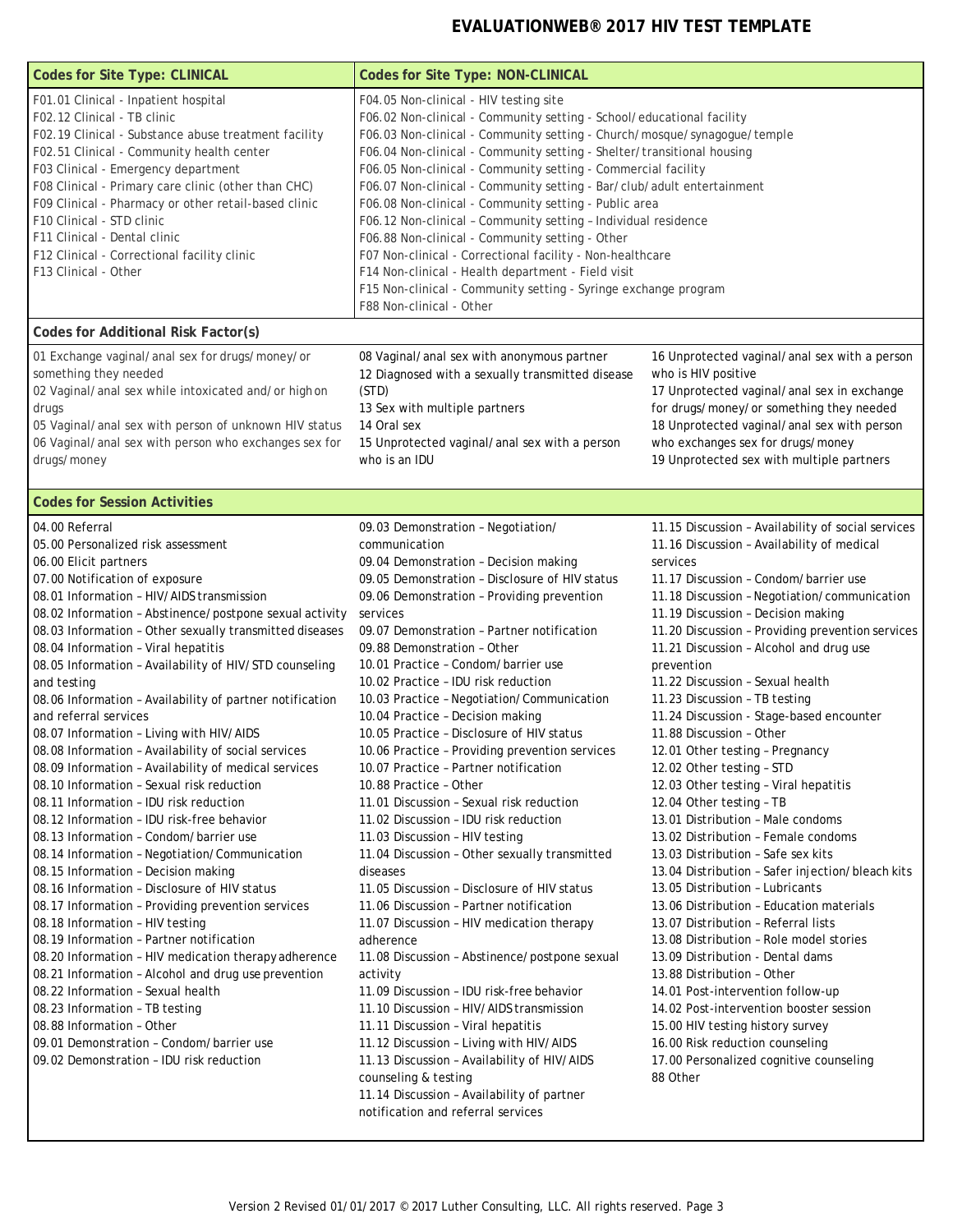## **Client Name EVALUATIONWEB® 2017 HIV TEST TEMPLATE**

| Contact Info: |
|---------------|
|               |

**Enter or adhere Form ID**

|                                                                            | CDC requires the following information on all preliminary and confirmed HIV-positive clients:                        |                                                             |                       |   | <b>Local Use Fields</b> |      |      |        |  |  |  |
|----------------------------------------------------------------------------|----------------------------------------------------------------------------------------------------------------------|-------------------------------------------------------------|-----------------------|---|-------------------------|------|------|--------|--|--|--|
| Was the client referred to HIV medical care?                               |                                                                                                                      |                                                             |                       |   |                         | #    | $\#$ | #      |  |  |  |
| No                                                                         | Client Already in Care<br><b>Client Declined Care</b>                                                                | Reason the client not referred to HIV Medical Care?         |                       |   |                         |      |      | #<br># |  |  |  |
| ∣ Yes                                                                      |                                                                                                                      | Did the client attend the first appointment?                |                       |   |                         |      |      |        |  |  |  |
| Don't Know                                                                 | Pending                                                                                                              |                                                             | L <sub>8</sub>        | # | #                       | #    | #    | #      |  |  |  |
|                                                                            | <b>Confirmed: Accessed Service</b><br><b>Confirmed: Did Not Access Service</b><br>Lost to Follow-Up                  | Date client attended first HIV<br>medical care appointment: | L9                    | # | #                       | #    | #    | #      |  |  |  |
|                                                                            | No Follow-Up<br>Don't Know                                                                                           | Y<br>Y<br>Y<br>M<br>M<br>D<br>D                             | L <sub>10</sub>       | # | #                       | #    | $\#$ | #      |  |  |  |
|                                                                            | <b>Rapid Linkage</b>                                                                                                 |                                                             | L <sub>11</sub>       | # | #                       | #    | #    | $\#$   |  |  |  |
|                                                                            | ○ Same Day Medical Visit                                                                                             | First medical appointment within 30                         | L12                   | # | #                       | #    | #    | #      |  |  |  |
|                                                                            | ○ Same Day Referral                                                                                                  | days of the HIV test?                                       | L <sub>13</sub>       | # | $\#$                    | #    | #    | $\#$   |  |  |  |
|                                                                            | Agency/Facility:                                                                                                     | No<br>Yes                                                   |                       | # | #                       |      | #    | $\#$   |  |  |  |
|                                                                            | Provider Name:                                                                                                       | Don't Know                                                  | L <sub>14</sub>       |   |                         | #    |      |        |  |  |  |
|                                                                            | Was the client referred to/contacted by Partner Services?                                                            |                                                             | L15                   | # | $\#$                    | #    | #    | $\#$   |  |  |  |
|                                                                            |                                                                                                                      |                                                             | L <sub>16</sub>       | # | $\#$                    | #    | #    | $\#$   |  |  |  |
| No                                                                         |                                                                                                                      |                                                             | L17                   | # | #                       | #    | #    | $\#$   |  |  |  |
| 」Yes                                                                       | Was the client interviewed for Partner Services?                                                                     |                                                             |                       |   |                         |      |      |        |  |  |  |
| Don't Know                                                                 | <b>No</b>                                                                                                            |                                                             |                       |   |                         |      |      |        |  |  |  |
|                                                                            | Yes<br>Don't Know                                                                                                    | Was the client interview within 30 days of                  | <b>CDC Use Fields</b> |   |                         |      |      |        |  |  |  |
|                                                                            |                                                                                                                      | receiving their result?<br>No                               | C <sub>3</sub>        | # | $\#$                    | #    | #    | $\#$   |  |  |  |
|                                                                            |                                                                                                                      | Yes<br>Don't Know                                           | C <sub>4</sub>        | # | #                       | #    | #    | $\#$   |  |  |  |
|                                                                            |                                                                                                                      |                                                             |                       |   |                         | #    | #    | $\#$   |  |  |  |
| Was the client referred to HIV Prevention Services?                        |                                                                                                                      |                                                             |                       | # | $\#$                    | #    | #    | #      |  |  |  |
| No                                                                         |                                                                                                                      |                                                             | C6                    |   |                         |      |      |        |  |  |  |
| 」Yes                                                                       |                                                                                                                      | Did the client receive HIV Prevention Services?             |                       |   |                         | $\#$ | #    |        |  |  |  |
| Don't Know                                                                 | <b>No</b>                                                                                                            |                                                             |                       |   | #                       | #    | #    | #      |  |  |  |
|                                                                            | Don't Know                                                                                                           | Yes                                                         |                       | # | #                       | #    | #    | #      |  |  |  |
|                                                                            | What was the client's most severe housing status in the past 12 months (check only one)?                             |                                                             | Notes:                |   |                         |      |      |        |  |  |  |
| <b>Literally Homeless</b><br><b>Stably Housed</b>                          | Not Asked<br>Unstably Housed or At Risk of Losing Housing<br>Declined to Answer<br>Don't Know                        |                                                             |                       |   |                         |      |      |        |  |  |  |
| If female, is the client pregnant?                                         |                                                                                                                      |                                                             |                       |   |                         |      |      |        |  |  |  |
| No                                                                         |                                                                                                                      |                                                             |                       |   |                         |      |      |        |  |  |  |
| Yes                                                                        | Is the client in prenatal care?                                                                                      |                                                             |                       |   |                         |      |      |        |  |  |  |
| Don't Know<br>Declined<br>Not Asked                                        | <b>No</b><br>Yes<br>Don't Know                                                                                       | <b>Declined</b><br><b>Not Asked</b>                         |                       |   |                         |      |      |        |  |  |  |
| surveillance department as being HIV-positive?<br>$\overline{\phantom{a}}$ | Prior to the client testing positive during this testing event, was she/he previously reported to the jurisdiction's |                                                             |                       |   |                         |      |      |        |  |  |  |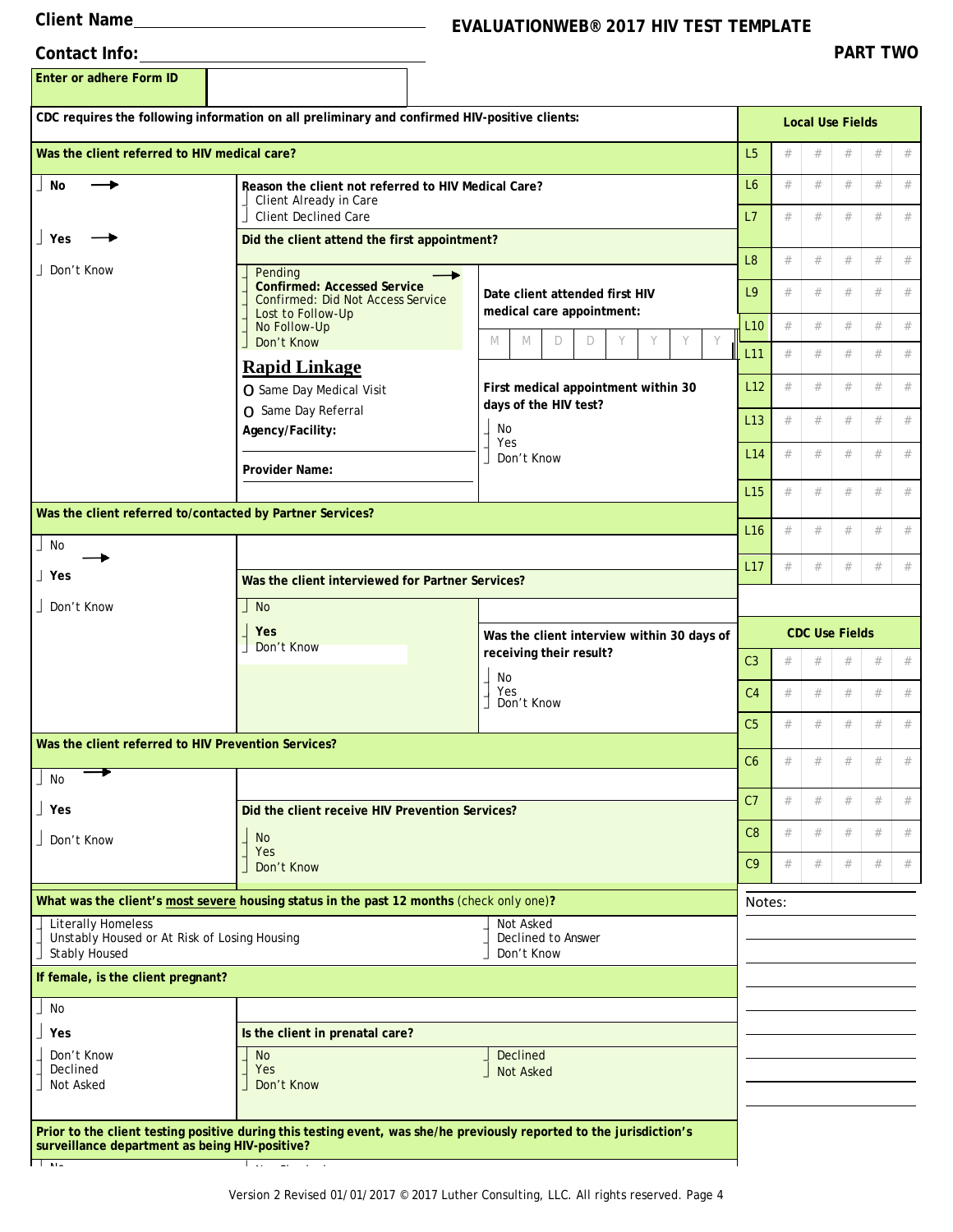| Enter or adhere Form ID                               |                                                                                   |                                    |      |   |        |             |   |            |        |
|-------------------------------------------------------|-----------------------------------------------------------------------------------|------------------------------------|------|---|--------|-------------|---|------------|--------|
| HIV Incidence (if required by health department)      |                                                                                   |                                    |      |   |        |             |   |            |        |
| Date the client reported information                  |                                                                                   |                                    | M    | M | D      | D           | Y | Y          | Y<br>Y |
| Has the client ever had a previous positive HIV test? |                                                                                   |                                    |      |   |        |             |   |            |        |
| No<br>Yes<br>Don't Know<br>Declined                   |                                                                                   |                                    |      |   |        |             |   |            |        |
| Date of first positive HIV test                       |                                                                                   |                                    | M    | M | $\Box$ | $\mathsf D$ | Y | Y          | Y<br>Y |
| Has the client ever had a negative HIV test?          |                                                                                   |                                    |      |   |        |             |   |            |        |
| No<br>Yes<br>Don't Know<br>Declined                   |                                                                                   |                                    |      |   |        |             |   |            |        |
| Date of last negative HIV test                        |                                                                                   |                                    | M    | M | D      | D           | Y | Y          | Y<br>Y |
| (or first positive) HIV test                          | Number of negative HIV tests within 24 months before the current                  | $\#$                               | $\#$ | # |        | Declined    |   | Don't Know |        |
|                                                       | Has the client used or is client currently using antiretroviral medication (ARV)? |                                    |      |   |        |             |   |            |        |
| $\vert$ No                                            |                                                                                   |                                    |      |   |        |             |   |            |        |
| $\vert$ Yes $\rightarrow$                             | Specify antiretroviral medications                                                |                                    |      |   |        |             |   |            |        |
| Don't Know                                            | $\#$<br>3<br>$#$<br>$\#$<br>$\#$<br>$\mathbf{1}$                                  | (see codes from right-hand column) |      |   |        |             |   |            |        |
| J Declined                                            | #<br>$\#$<br>#<br>$\overline{2}$<br>$\#$<br>$\overline{4}$                        |                                    |      |   |        |             |   |            |        |
| Date ARV began                                        |                                                                                   |                                    | M    | M | D      | D           | Y | Υ          | Y<br>Y |
| Date of last ARV use                                  | $\Box$<br>Y<br>Y<br>Y<br>M<br>M<br>D                                              |                                    |      |   | Y      |             |   |            |        |
| Notes:                                                |                                                                                   |                                    |      |   |        |             |   |            |        |
|                                                       |                                                                                   |                                    |      |   |        |             |   |            |        |
|                                                       |                                                                                   |                                    |      |   |        |             |   |            |        |
|                                                       |                                                                                   |                                    |      |   |        |             |   |            |        |
|                                                       |                                                                                   |                                    |      |   |        |             |   |            |        |
|                                                       |                                                                                   |                                    |      |   |        |             |   |            |        |
|                                                       |                                                                                   |                                    |      |   |        |             |   |            |        |
|                                                       |                                                                                   |                                    |      |   |        |             |   |            |        |
|                                                       |                                                                                   |                                    |      |   |        |             |   |            |        |
|                                                       |                                                                                   |                                    |      |   |        |             |   |            |        |
|                                                       |                                                                                   |                                    |      |   |        |             |   |            |        |
|                                                       |                                                                                   |                                    |      |   |        |             |   |            |        |
|                                                       |                                                                                   |                                    |      |   |        |             |   |            |        |
|                                                       |                                                                                   |                                    |      |   |        |             |   |            |        |
|                                                       |                                                                                   |                                    |      |   |        |             |   |            |        |
|                                                       |                                                                                   |                                    |      |   |        |             |   |            |        |

| 22 | Agenerase (amprenavir)                                              |
|----|---------------------------------------------------------------------|
| 30 | Aptivus (tipranavir, TPV)                                           |
| 32 | Atripla (efavirenz/emtricitabine/tenofovir<br>DF)                   |
| 24 | Combivir (lamivudine/zidovudine, 3TC/AZT)                           |
| 38 | Complera (emtricitabine, rilpivirine/<br>tenofovir DF, FTC/RPV/TDF) |
| 06 | Crixivan (indinavir, IDV)                                           |
| 37 | Edurant (rilpivirine, RPV)                                          |
| 11 | Emtriva (emtricitabine, FTC)                                        |
| 03 | Epivir (lamivudine, 3TC)                                            |
| 28 | Epzicom (abacavir/lamivudine, ABC/3TC)                              |
| 25 | Fortovase (saquinavir, SQV)                                         |
| 10 | Fuzeon (enfuvirtide, T20)                                           |
| 19 | Hepsera (adefovir)                                                  |
| 02 | Hivid (zalcitabine, ddC)                                            |
| 23 | Hydroxyurea                                                         |
| 18 | Invirase (saquinavir, SQV)                                          |
| 34 | Intelence (etravirine)                                              |
| 36 | Isentress (raltegravir)                                             |
| 16 | Kaletra (lopinavir, ritonavir)                                      |
| 31 | Lexiva (fosamprenavir, 908)                                         |
| 07 | Norvir (ritonavir, RTV)                                             |
| 33 | Prezista (darunavir, DRV)                                           |
| 09 | Rescriptor (delavirdine, DLV)                                       |
| 26 | Retrovir (zidovudine, ZDV, AZT)                                     |
| 15 | Reyataz (atazanavir, ATV)                                           |
| 08 | Saquinavir (Fortavase, Invirase)                                    |
| 35 | Selzentry (maraviroc)                                               |
| 39 | Stribild (elvitegravir/cobicistat/tenofovir/<br>emtricitabine)      |
| 21 | Sustiva (efavirenz, EFV)                                            |
| 40 | Tivicay (dolutegravir)                                              |
| 13 | Trizivir (abacavir/lamivudine/zidovudine,<br>ABC/3TC, AZT)          |
| 27 | Truvada (tenofovir DF/emtricitabine, TDF/<br>FTC)                   |
| 01 | Videx (didanosine, ddl)                                             |
| 14 | Videx EC (didanosine, ddl)                                          |
| 17 | Viracept (nelfinavir, NFV)                                          |
| 05 | Viramune (nevirapine, NVP)                                          |
| 12 | Viread (tenofovir DF, TDF)                                          |
| 04 | Zerit (stavudine, d4T)                                              |
| 20 | Ziagen (abacavir, ABC)                                              |
| 88 | Other                                                               |
| 99 | <b>Unspecified</b>                                                  |